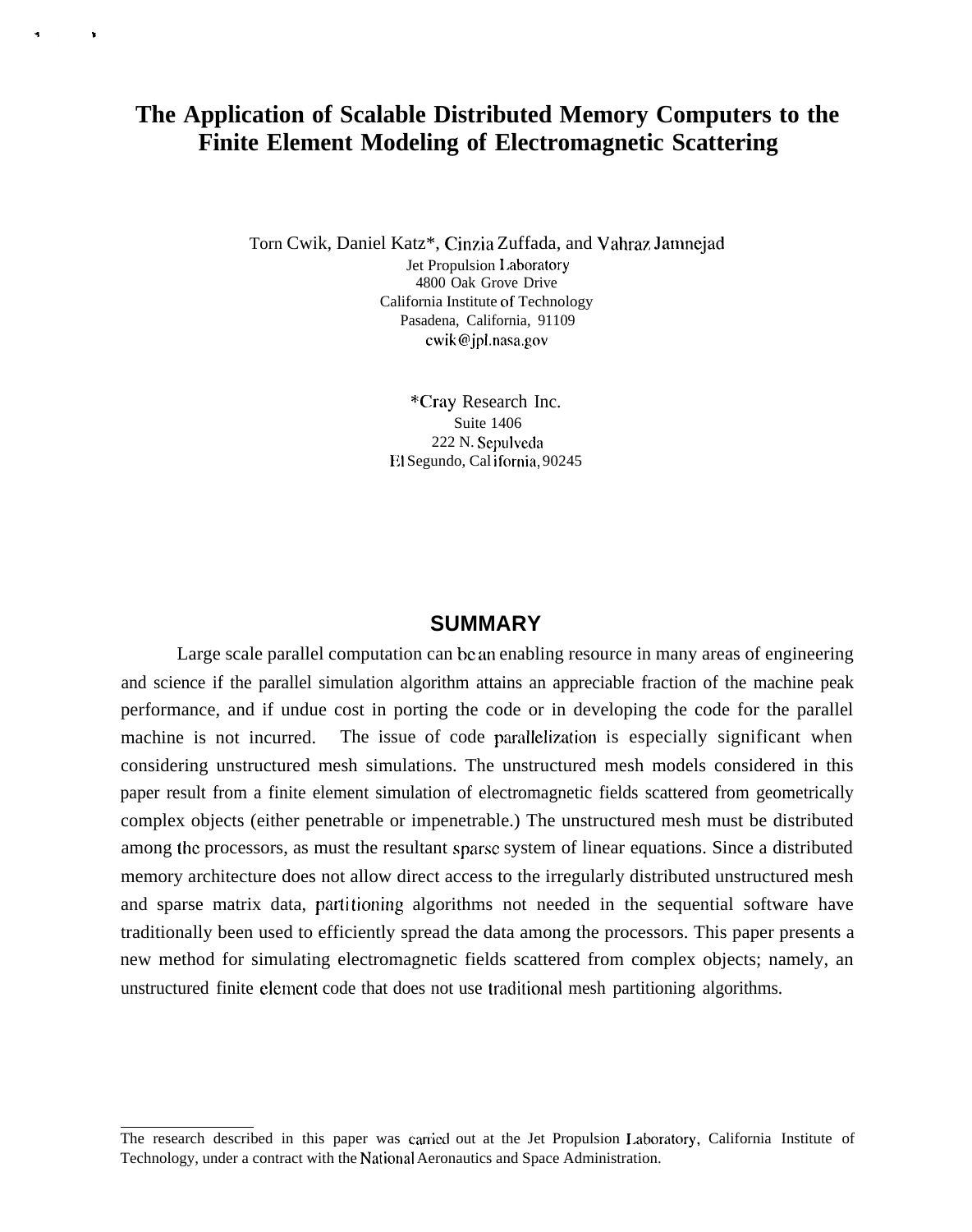# 1. INTRODUCTION

Large scale parallel computation can bc an enabling resource in many areas of engineering and science. The available memory capacity and computational speed on large distributed memory machines can allow the simulation of complicated engineering components if the simulation algorithm attains an appreciable fraction of the machine peak performance, and if undue cost in porting the code or in developing the code for the pardlc] machine is not incurred. The issue of code parallclization is especially significant when considering unstructured mesh simulations. The unstructured mesh models considered in this paper result from a finite element simulation of electromagnetic fields scattered from geometrically complex objects (either penetrable or impenetrable.) The finite element model is used to capture the complex materials involved in the simulation, and to maintain fidelity of the structure's geometry. The unstructured mesh must be distributed among the processors, as must the resultant sparse system of linear equations. Since a distributed memory architecture does not allow direct access to the irregularly distributed unstructured mesh and sparse matrix data, partitioning algorithms not needed in the sequential software have traditionally been used to efficiently spread the data among the processors. This paper presents a new method for simulating electromagnetic fields scattered from complex objects; namely, an unstructured finite element code that does not use traditional mesh partitioning algorithms. The complete software package is implemented on the Cray T3D massively parallel processor using both Cray Adaptive FORTRAN (CRAFT) compiler constructs to simplify portions of the code that operate on the it-regular data, and optimized message passing constructs on portions of the code that operate on regular data and require optimum machine performance.

The finite clement modeling software begins with mesh data constructed on a workstation using a commercial I y available CAD meshing package. Because the electromagnetic scattering simulation is an open region problem (scattered fields exist in all space to infinity), the mesh must be truncated at a surface that maintains accuracy in the modeled fields, and limits the volume of free space that is meshed. Local, absorbing boundary conditions can be used to truncate the mesh, but these may be problematic because they bccomc more accurate as the truncating surface is removed from the scatterer, requiring greater computational expense, and they may be problem dependent. The approach outlined in this paper solves the three-dimensional vector Hclmholtz wave equation, using a coupled finite element-integral equation method. A specific integral equation (boundary element) formulation that efficiently and accurately truncates the computational domain is used. A partitioned system of equations results from the combination of discretizing the volume in and around the scatterer using the finite element method, and discrctizing the surface using the integral equation method. This system of equations is solved using a two-step solution, combining a sparse iterative solver and a dense factorization method. The matrix equation assembly, solution,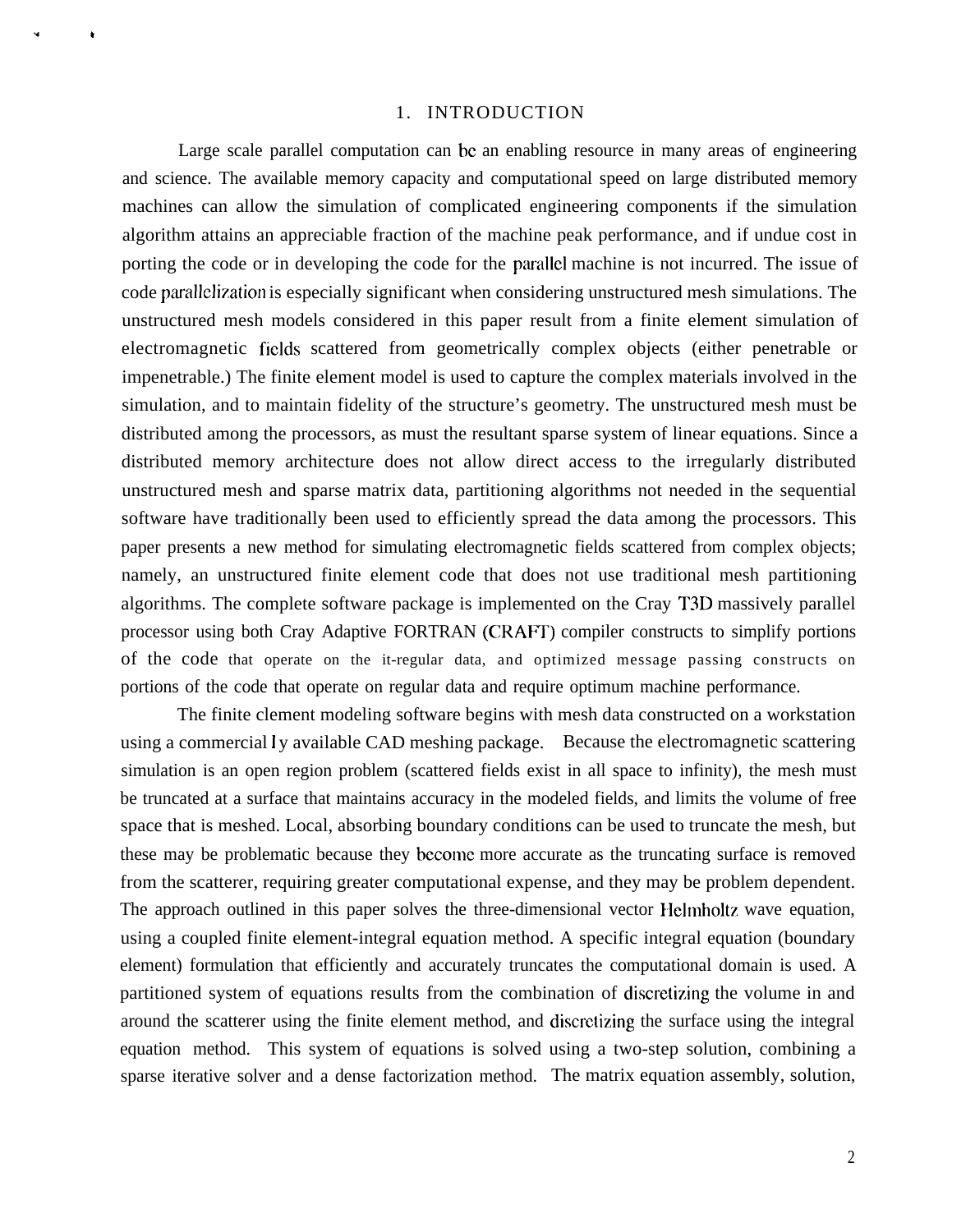and the calculation of observable quantities are all computed in parallel, utilizing varying number of processors for each stage of the calculation.

Various approaches have been taken for parallel implementations of unstructured mesh simulations. A short and general overview of all stages in the simulation of high temperature superconductors–mesh generation and refinement, domain partitioning, and linear system solution-can bc found in [1]. Similarly, approaches have been reported for simulations in structural mechanics using a coarse grained machine [2] and in a review article for simulations in fluid dynamics using a data parallel computer [3]. An early implementation of a nodal based finite element implementation simulating scattered electromagnetic fields on a data parallel computer was given in [4]. An implementation on a shared virtual memory machine of a finite element method using absorbing boundary conditions, simulating scattered electromagnetic fields was outlined in [5]. The application of finite volume methods using unstructured meshes for electromagnetic modeling of both guided wave structures, and scatterers was presented in [6] and [7]. These approaches either employ specific mesh partitioning algorithms to decompose the mesh onto the distributed memory machine, or machine architecture and compiler attributes specific to the computer. In both [1], [2] and [7], bisection partitioning algorithms are used. In [3] and [4], using a data parallel computer, compiler constructs replace the partitioning algorithms, and in [5] a global address space available on the Kendall Square Research machine was used to distribute the mesh. A specialized partitioning algorithm for thin planar structures is employed in [6].

Rather than employing mesh partitioning methods, the emphasis in this work is placed on decomposition of the resultant sparse matrix entries among the distributed memory processors. Though there is a relationship between the geometric mesh data and the assembled sparse matrix entries, it is the sparse matrix that is operated on directly in the iterative solver used in most large finite element simulations. Specifically, a distributed sparse matrix-dense vector multiply is the computational component that must be efficiently computed at each step of the iterative algorithm. It is therefore essential that the decomposition of matrix elements be completed in a manner that allows an efficient matrix-vector multiply. The row slab matrix decomposition used in this work strikes a balance between near perfect data and computational load balance among the processors, minimal but not perfectly optimal communication of data in the matrix-vector multiply operation, and scalability of simulating larger sized problems on greater numbers of processors.

#### 2. THE COUPLED FINITE ELEMENT-INTEGRAL EQUATION MODEL

To practically compute a solution to exterior electromagnetic scattering problems, the domain must bc truncated at some finite surface where the Sommerfeld radiation condition is enforced, either approximately or exactly. Approximate methods attempt to truncate the mesh using only local field information at each grid point, whereas exact methods are global, needing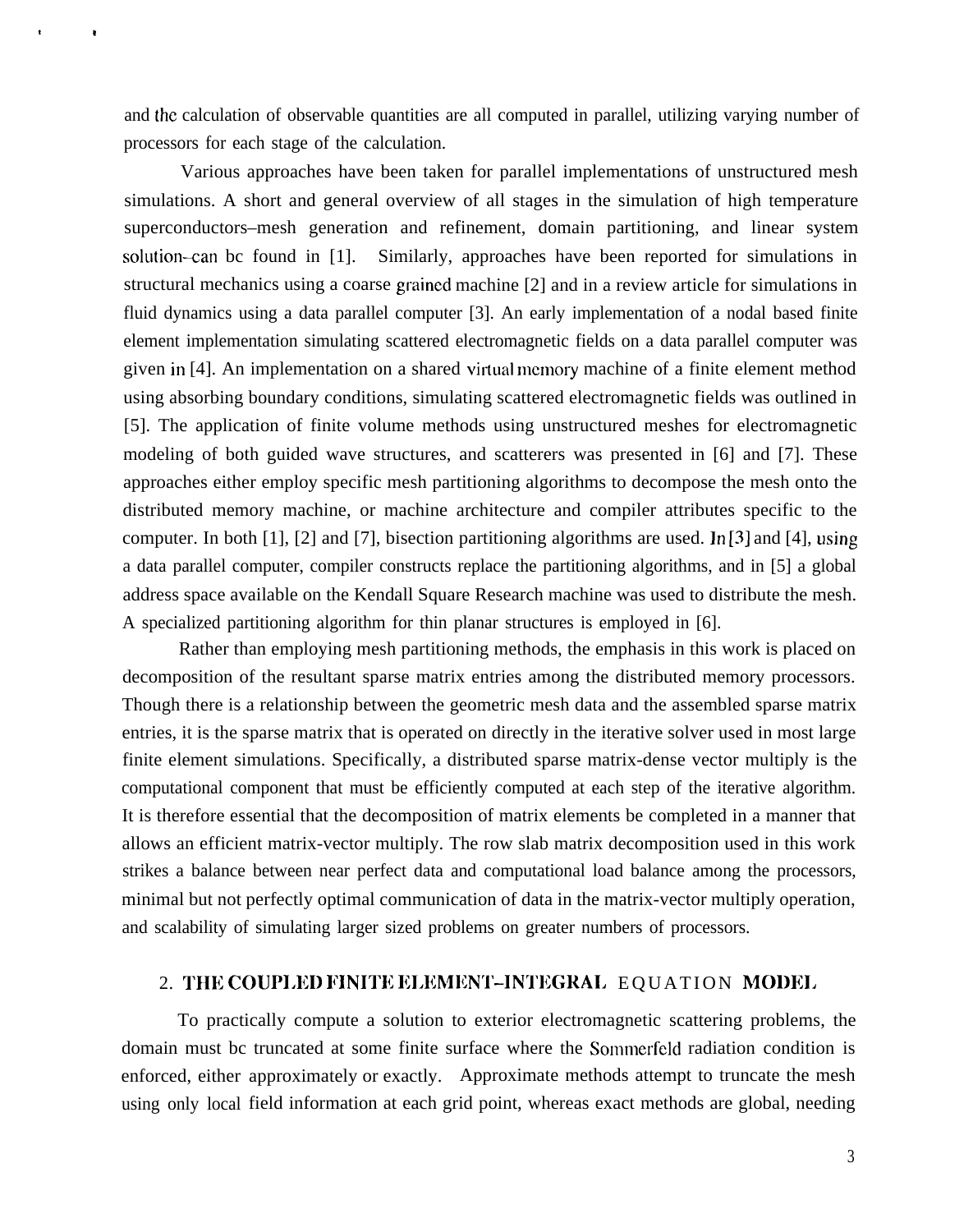information from the entire mesh boundary [8]. The global method used here couples a threedimensional finite element solution interior to the bounding surface with an efficient integral equation solution that exactly enforces the Sommerfeld radiation condition. The problem domain is divided into interior and exterior regions, separated at the mesh boundary (Figure 1). The unknown sources in the integral equation are directly related to the tangential fields on the mesh boundary, and the radiation condition is implicitly enforced exactly through the use of the freespace Green's function. Fields in the two regions arc coupled by enforcing boundary conditions on tangential field components at the mesh boundary, thereby producing a unique and exact solution to Maxwell's equations in both regions.

The bounding surface chosen is the minimal surface of revolution that fits around the scatterer. The integral equation is discretized using sub-domain basis functions along the surface of revolution generator, and Fourier harmonics azimuthally, to greatly limit the storage necessary in the integral equation component of the model. An outline of this formulation is presented below. A detailed presentation can bc found in [9], with further results presented in [10]. An extension to radiation modeling is given in [11].

#### 2.1 *Finite Element Representation*

*'4 1*

In the interior region, a finite element discretization of a weak form of the wave equation is used to model the geometry and fields, leading to

$$
\frac{\eta_0}{jk_0} \iiint\limits_{V} \left[ \frac{1}{\varepsilon_r} \left( \nabla \times \overline{H} \right) \bullet \left( \nabla \times \overline{W}^* \right) - k^2 \mu_r \overline{H} \bullet \overline{W}^* \right] dv - \iint\limits_{\partial V} \overline{E} \times \hat{n} \bullet \overline{W}^* ds = 0 \tag{1}
$$

 $\overline{H}$  is the magnetic field (the  $\overline{H}$ -equation is used in this paper; a dual ~-equation can also be written),  $\overline{W}$  is a testing function, the asterisk denotes conjugation, and  $\overline{E} \times \hat{n}$  is the tangential component of  $\overline{E}$  on the surface of revolut ion S ( $\partial V$ ). Equation (1) represents the fields internal to and on the surface S. These fields will be modeled using a set of properly chosen finite element basis functions. In Equation (1),  $\varepsilon$  and  $\mu$  are the relative permittivity and permeability, respectively, and  $k_0$  and  $\eta_0$  are free-space wave number and impedance, respectively.

A set of tetrahedral, vector edge elements (Whitney elements) are used to discretize ( 1 ),

$$
\overline{W}_{mn}(r) = \lambda_m(r) \nabla \lambda_n(r) - \lambda_n(r) \nabla \lambda_m(r)
$$
\n(2)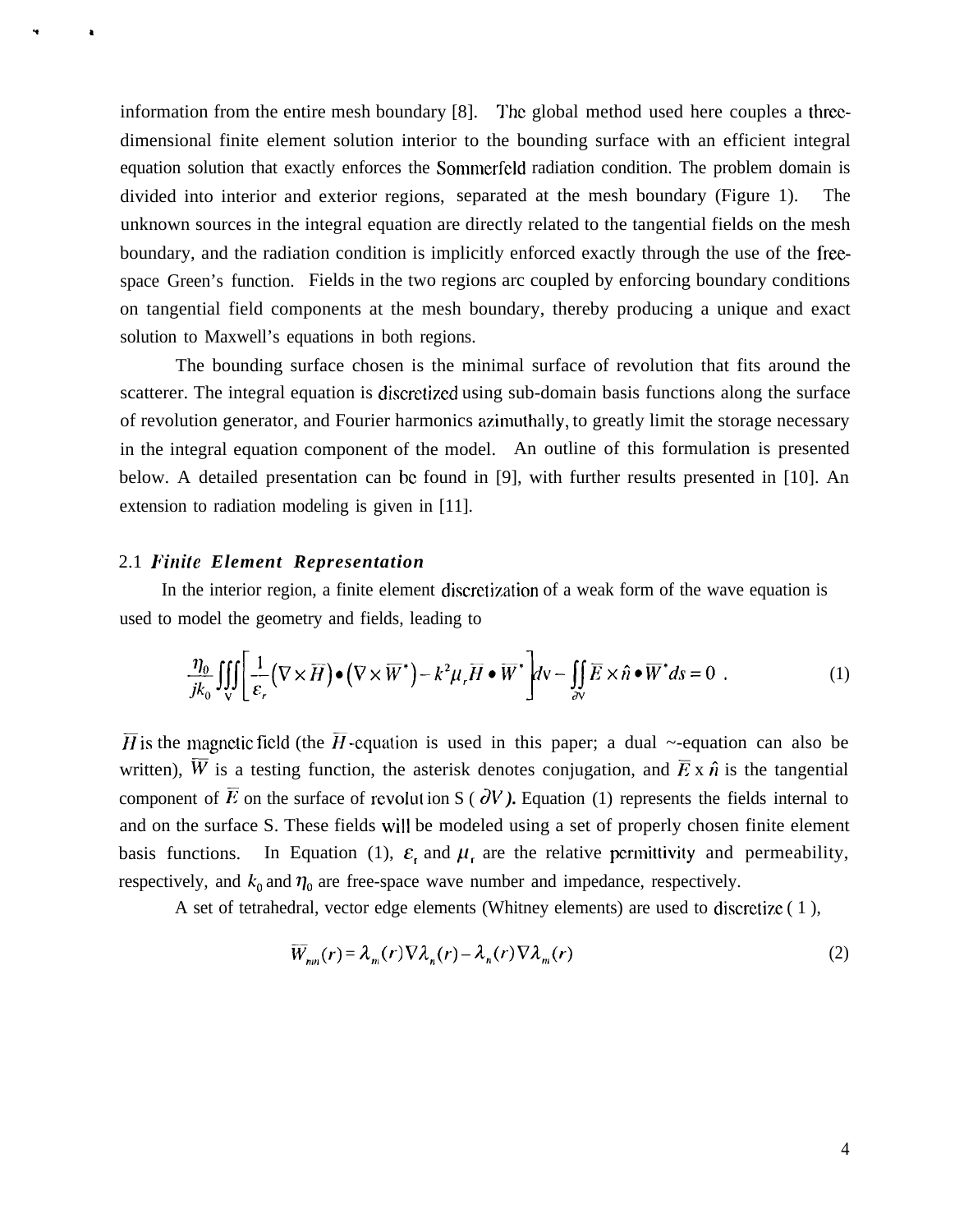

Figure 1. Geometry of scattering problem showing interior and exterior regions of model.

in which  $\lambda(r)$  are the tetrahedral shape functions and indices  $(m,n)$  refer to the two nodal points of each edge. These elements are used for both expansion and testing (Galerkin's method) in the finite element domain.

# 2.2 *Combined-Field Integral Equation Representation*

I

In the formulation of the integral equation, fictitious electric  $({\overline{J}} = \hat{n} \times {\overline{H}})$  and magnetic  $({\overline{M}} = -\hat{n} \times \overline{E})$  surface currents, equivalent to the tangential magnetic and electric fields just on the exterior of the boundary surface, are defined on the boundary. These currents produce the scattered fields in the exterior region. A linear combination of the electric field integral equation (EFIE) and the magnetic field integral equation (MFIE) is used in this formulation, and it can be succinctly expressed as

$$
Z_M \left[ \overline{M}'_{\eta_o} \right] + Z_J \left[ \overline{J} \right] = V_i \tag{3}
$$

where  $Z_M$  and  $Z_J$  are the integro-differential operators used in defining the CFIE, and  $V_i$ represents the incident field.

The integral equation on the surface of revolution is discretized by a set of basis functions with piecewise linear variation along the surface of revolution generator, and with an azimuthal Fourier modal variation. Applying Galcrkin's method, both expansion and testing functions are given as

$$
\left[\frac{\overline{U}'}{\overline{U}'}\right] = \left[\frac{\hat{t}}{\hat{\phi}}\right] \frac{T_k(t)}{\rho(t)} e^{jn\phi} \tag{4}
$$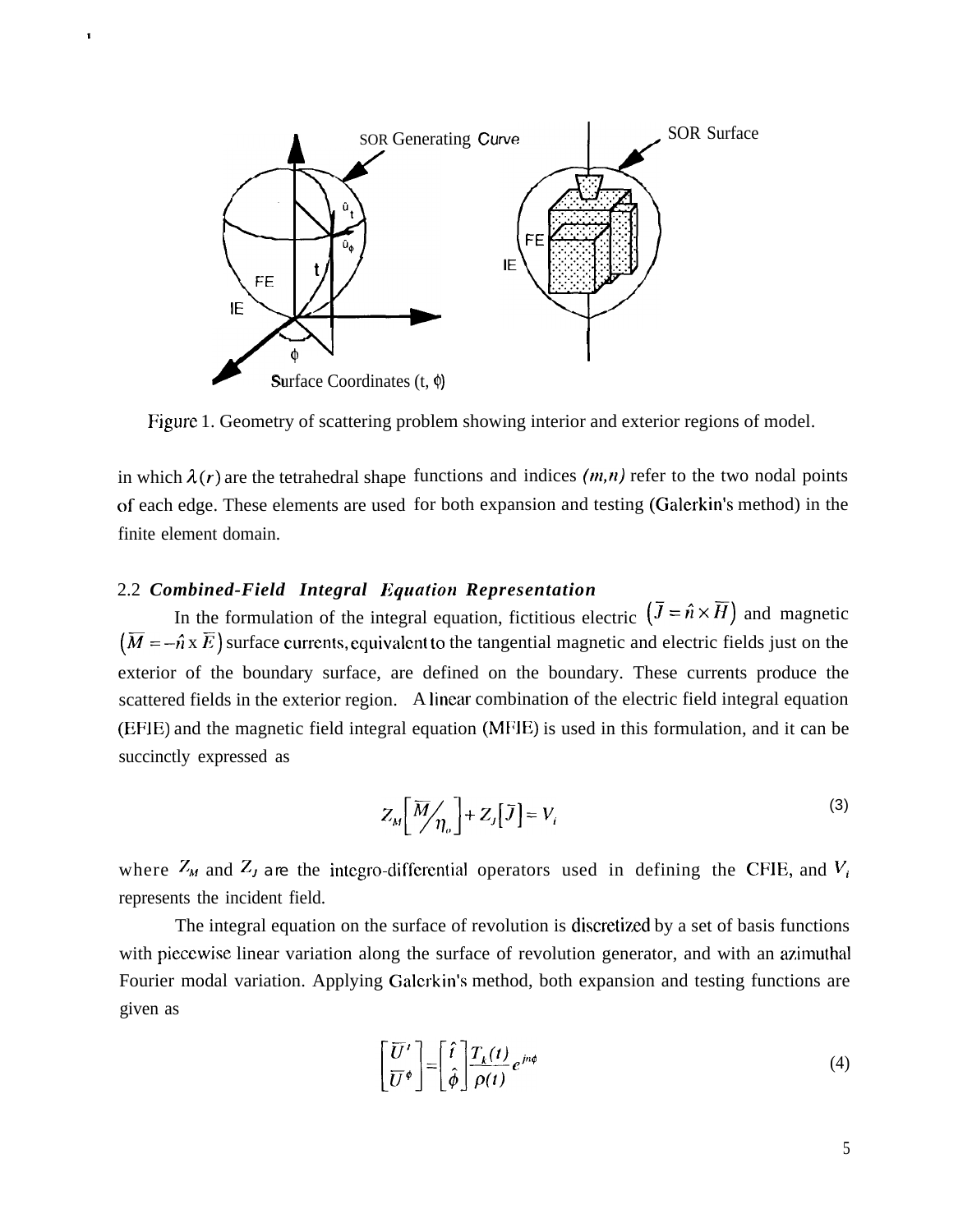in which  $T_k(t)$  is a triangle function spanning the k<sup>th</sup> annulus on the surface of revolution surface. The variables t and  $\phi$  refer to the local surface of revolution coordinates, and  $\rho$  is the distance from the z-axis to a point on the surface of revolution. Each annulus spans two segments along the generator, each referred to as a strip. Adjacent triangles overlap on one segment.

#### 2.3 *Erlforcing Boundary Conditions*

ĭ

At the artificial surface of revolution separating the interior and exterior regions, boundary conditions on the continuity of tangential field components must be enforced. Three equations are written for the three unknown field quantities of interest, the magnetic field  $\overline{H}$  internal to the volume V and the electric and magnetic surface currents,  $\bar{J}$  and  $\bar{M}$ , on the boundary. Continuity of the magnetic field across the boundary is enforced in a weak sense

$$
\iint\limits_{\partial V} (\hat{n} \times \overline{H} - \overline{J}) \bullet (\hat{n} \times \overline{U}^*) ds = 0
$$
\n(5)

where  $\overline{U}$  is a testing function. Continuity of the electric field across the boundary is made implicit in the finite element equation in the surface integral term  $\hat{n} \times \overline{E}$  by replacing this term with M.

The surface integral in (1) and the first component of the integral in (5) are termed the coupling integrals, since with a convenient choice of the unknown in the first and of the testing function in the second, they are made to couple interior and exterior field representations. To evaluate these terms, the finite element basis function  $W$  is evaluated approximately on the portion of surface of revolution projected from the triangular facet of the tetrahedron onto a strip. Such projections are curved triangles, curved quadrilaterals, or curved pentagons. The evaluation of the integrals are done numerically. These coupling integrals, as well as the discretization of the second surface integral in (5), complete the discretization of the problem

#### 2.4 *Numerical Solution of the Linear System*

Having introduced the basis and testing functions for the volume as well as the surface unknowns, substitution into the complete set of equations yields

$$
\begin{vmatrix} \mathbf{K} & \mathbf{C} & \mathbf{o} \\ \mathbf{C}^{\dagger} & \mathbf{o} & \mathbf{Z}_{0} \\ \mathbf{O} & \mathbf{Z}_{M} & \mathbf{Z}_{J} \end{vmatrix} \begin{vmatrix} \mathbf{H} \\ \mathbf{M} \\ \mathbf{J} \end{vmatrix} = \begin{vmatrix} \mathbf{0} \\ \mathbf{o} \\ \mathbf{v} \mathbf{i} \end{vmatrix}
$$
 (6)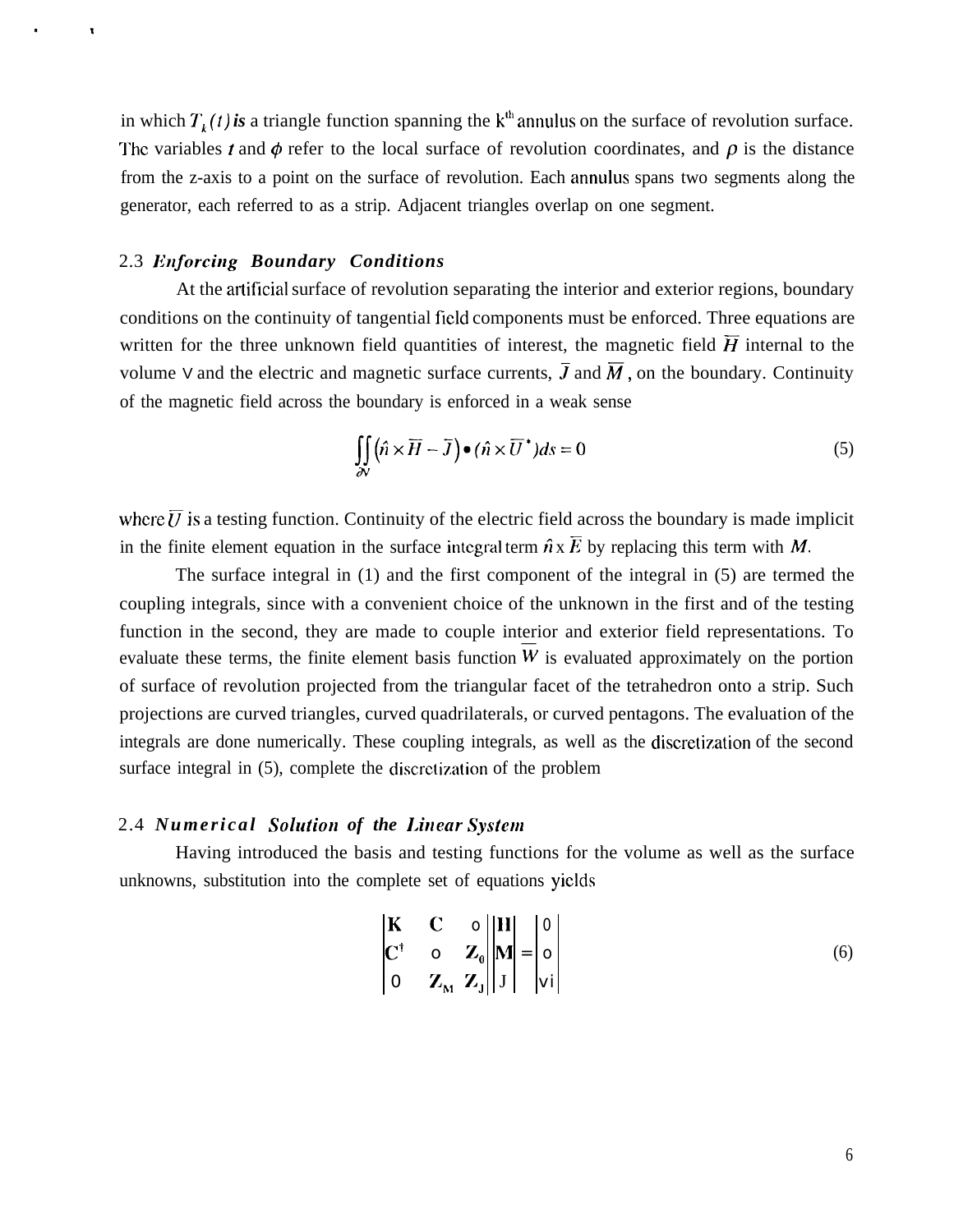where

$$
\mathbf{K} = \langle K_p \Big[ \overline{W}_p \Big] \cdot \overline{W}_q \rangle
$$
  
\n
$$
\mathbf{C} = -\eta_0 \langle \overline{U}_m \cdot \overline{W}_q \rangle
$$
  
\n
$$
\mathbf{Z}_0 = \eta_0 \langle \overline{U}_m \cdot \Big[ \hat{n} \times \overline{U}_n \Big] \rangle.
$$
  
\n
$$
\mathbf{Z}_M = \langle Z_{Mm} \Big[ \overline{U}_m \Big] \cdot \overline{U}_n \rangle
$$
  
\n
$$
\mathbf{Z}_J = \langle Z_{Jm} \Big[ \overline{U}_m \Big] \cdot \overline{U}_n \rangle
$$
  
\n(7)

The symbol  $\dagger$  indicates the adjoint of a matrix. Note that both K and C are sparse,  $\mathbb{Z}_{0}$  is tridiagonal, and  $\mathbb{Z}_{M}$  and  $\mathbb{Z}_{J}$  are banded. In particular the system is complex, non-symmetric, and non-Hermitian. The sparsity of the system (6) is shown in Figure 2 for a case with only several hundred finite element unknowns. For larger, representative cases, the number of finite element unknowns will grow into hundreds of thousands while the number of columns in  $C$  will be several hundred to several thousand.

The parallel solution to this matrix equation system is completed in two steps. Initially H in the first equation in (6) is written as  $H = -K^{-1}CM$  and substituted into the second equation resulting in

$$
\begin{vmatrix} Z_K & Z_0 \\ Z_M & Z_J \end{vmatrix} \begin{vmatrix} M \\ J \end{vmatrix} = \begin{vmatrix} 0 \\ \text{vi} \end{vmatrix}
$$
 (8)

where  $Z_K = -C^{\dagger} K^{-1}C$ . This relatively small system is then solved directly for M and J. By solving the system in two steps, the interior solution is decoupled from the incident field Vi, allowing for efficient solutions when many excitation fields arc present as in monostatic radar cross section simulations.

The relative numbers of unknowns in H and M (or J) makes the calculation of  $K^{-1}C$  the major computational expense. This operation is the solution of a system of equations,  $KX = C$ , where C is a rectangular matrix with a potentially large number of columns in the case of electrically large scatterers. The solution is accomplished by using a symmetric variant of the quasi-minimum residual iterative algorithm. The resulting overall matrix (8) is treated as being dense, and the solution of this second system is accomplished via a direct dense LU decomposition, since its size is relatively small.

,

"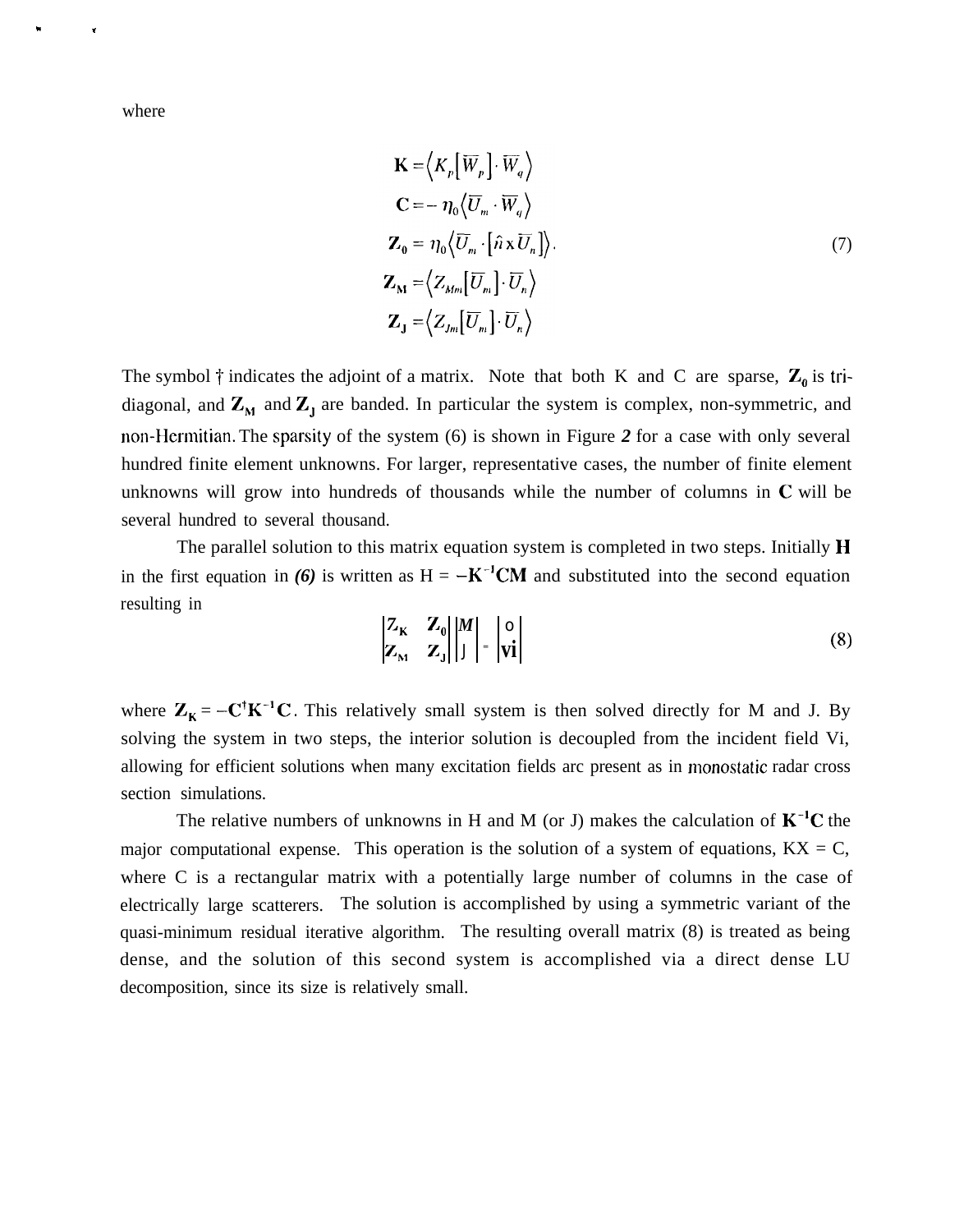

Figure 2. Scatter plot graphically showing structure of system of equations. Darkened spaces indicate non-zero matrix entries.

# 3. UNSTRUCTURED SPARSE MATRIX DECOMPOSITION

The solution of the large sparse system is the central component of the finite element simulation. Traditionally, the dependence between mesh data and the resultant sparse matrix data has been exploited in the development of mesh petitioning algorithms [ 12–1 5]. These algorithms break the physical mesh or its graph into contiguous pieces that are then read into each processor of a distributed memory machine. The mesh pieces are generated to have roughly the same number of finite elements, and to some measure, each piece has minimal surface area, Since the matrix assembly routine generates non-zero matrix entries that correspond to the direct interconnection of finite elements (elements that do not physically touch do not generate a matrix entry), the mesh partitioning algorithm attempts to create a load balance of the sparse system of equations. Processor communications in the algorithm that solves the sparse system is meant to be limited by the ability to minimize the surface area of each mesh piccc.

The algorithm for mesh partitioning typically requires less computational time than the rest of the finite element simulation, but due to the complexity of the algorithm needed to create good load balance and minimal processor communication, the development of parallel partitioning codes can be quite expensive. The complexity results from the irregularity of mesh data inherent in volumetric finite element modeling. The strategy followed in this paper is to exploit the availability of a global address space by using compiler constructs to efficiently decompose the matrix data among processors of the Cray T3D. Because the amount of time needed to perform the matrix decomposition is a small fraction of the overall simulation time, any minor inefficiencies in using the shared memory compiler constructs arc relatively unimportant. The matrix equation solution the major time expense of the overall simulation-and the calculation of observablcs are accomplished using message passing algorithms. This strategy allows the use of global addressing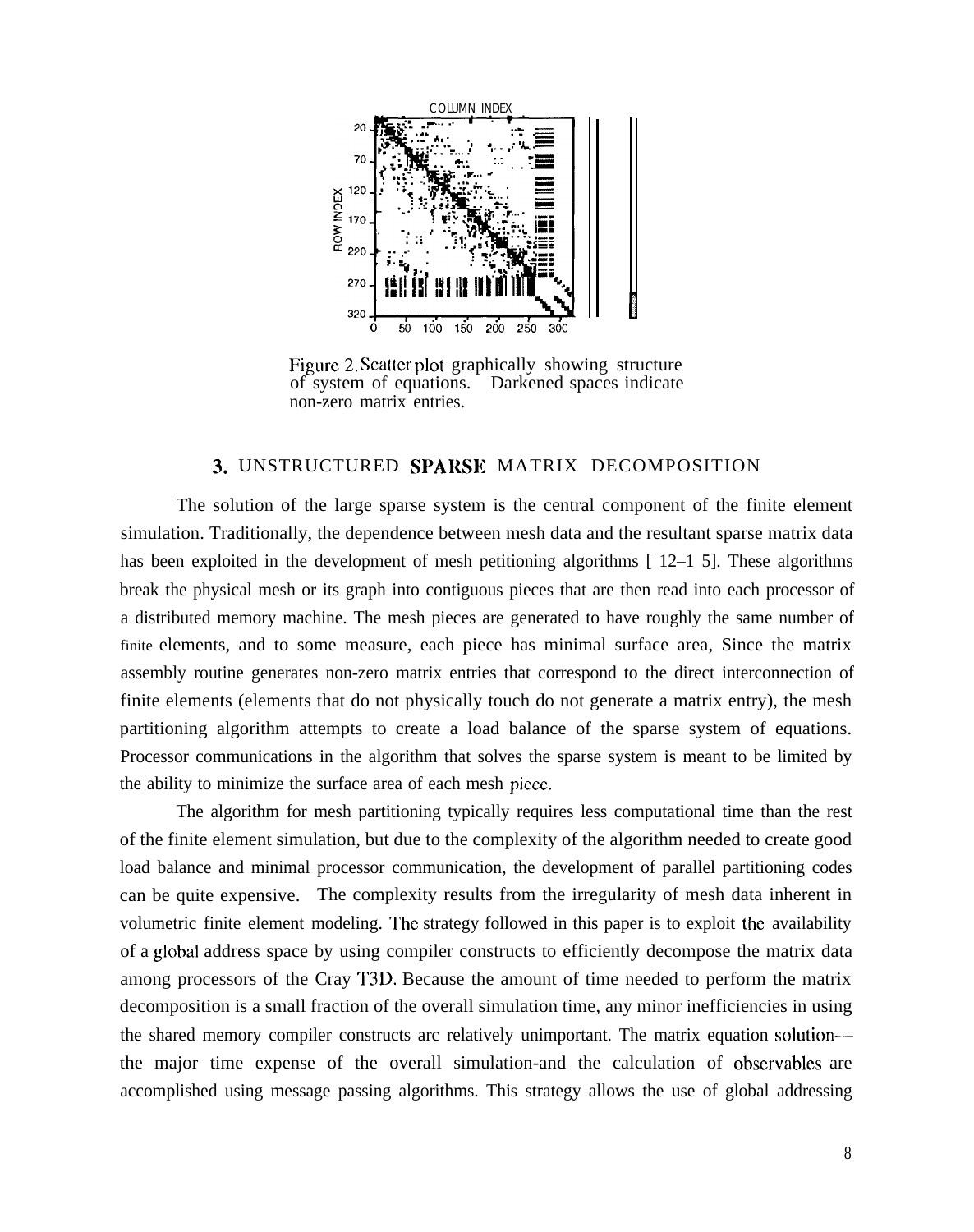constructs to simplify the high complexity but computationally inexpensive portion of the simulation, i e., the parallel finite element matrix assembly from mesh data, and the use of message passing algorithms on the portions of the simulation that require high performance. The direct decomposition of the matrix entries also results in regular data structures that are exploited by efficient communication patterns in the iterative solver.

In the electromagnetic scattering application considered in this paper, the system of equations under consideration is complex-valued, symmetric and non-definite. Because the system has these properties, and because very large systems are considered (systems up to order onemillion) the quasi minimum residual iterative algorithm is used to solve the system [16]. Each row (or column) of the matrix has a number of non-zero entries, typically sixteen for the elements currently being used, and this number is constant, independent of the mesh size, The main expense of the solution algorithm is the sparse matrix-dense vector multiply that is inherent in this as in most other Krylov subspace iterative algorithms. The matrix decomposition used in this implementation is based on row slabs of the sparse reordered system. The reordering algorithm is used to minimize the bandwidth of the sparse system. As Section  $4$  will outline, this decomposition and reordering is chosen to minimize communication of the overlapping vector pieces in the parallel matrix-vector multiply, reduce storage of the resultant dense vector pieces on each processor, and allow for load balance in storage and computation.

Since the right-hand-side vectors in the parallel sparse matrix equation ( $\overline{K}X = C$ ) are the columns of C, these columns are distributed as required by the row distribution of K. When setting up the row slab decomposition, K is split by attempting to equalize the number of nonzeros in each processor's portion of K (composed of consecut ivc rows of K). The rows in a given processors portion of K determines the rows of C that processor will contain. As an example, if the total number of non-zeros in K is  $nz$ , a loop over the rows of K will be executed, counting the number of non-zeros of K in the rows examined. When this number becomes approximately  $nz/P$  (where  $P$  is the number of processors that will be used by the matrix equation solver), the set of rows of K for a given processor has been determined, as has the set of rows of C.

The reordering is chosen to minimize and equalize the bandwidth of each row over the system [17]. Because the amount of data communicated in the matrix-vector multiply will depend upon the equalization of the row bandwidth, different reordering algorithms have been examined. The generalized reverse Cuthill-McKcc algorithm (in both the SPARSPAK [17] and the Gibbs-Poole-Stockmeyer [18] versions) produces an ordering that minimizes system bandwidth, and equalizes the bandwidth over each row of the matrix. Matrices resulting from objects that were long and thin, as well as those resulting from spherical objects have been examined. The nested dissection ordering in [15] could produce a smaller profile of the reordered matrix, but equalization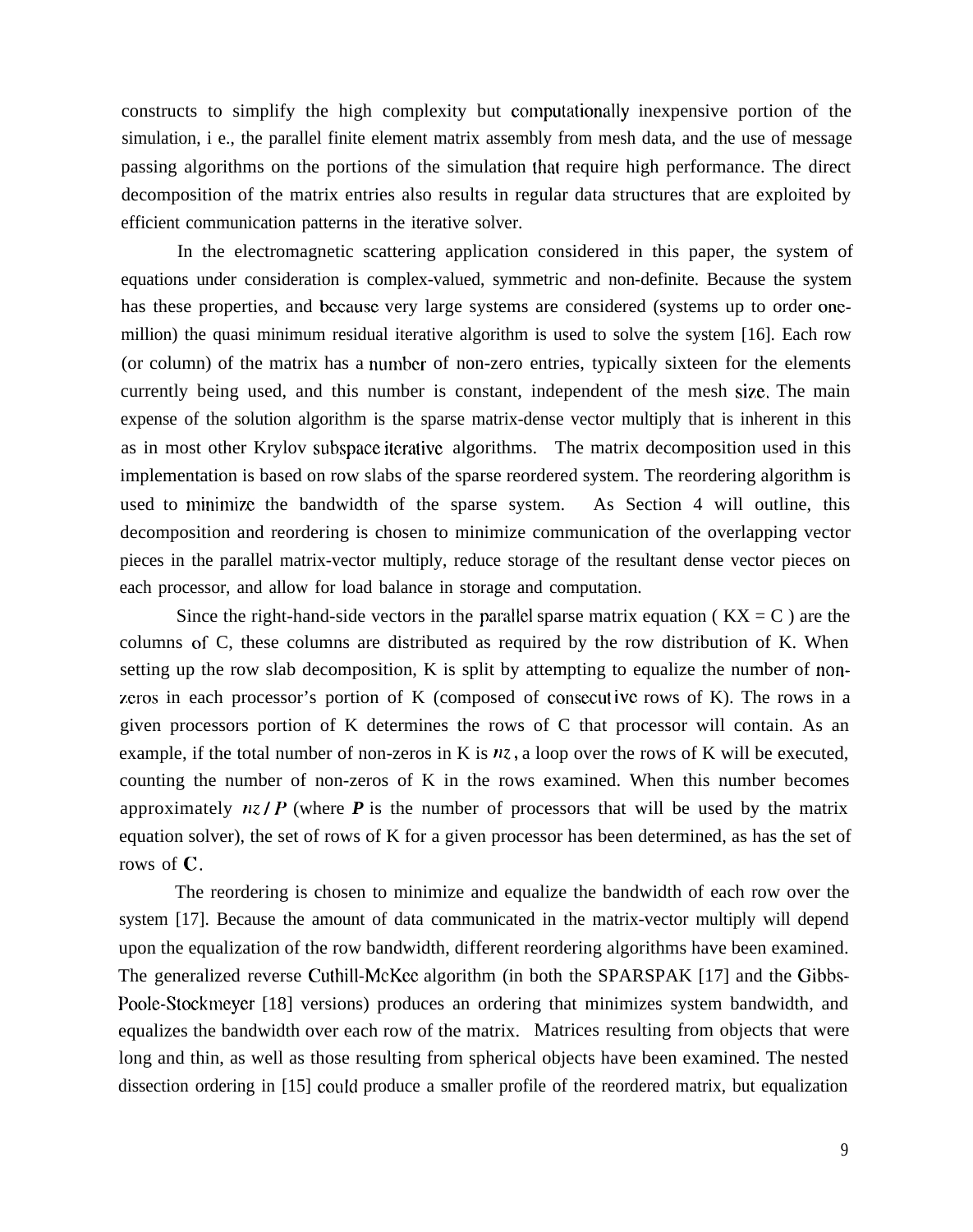of the row bandwidth was not accomplished; row bandwidths even approaching the matrix order were found in a few rows of the matrix.

The matrix decomposition code, termed P\_SLICE, consists of a number of subroutines. Initially, the potentially large mesh files are read (READ). Then the connectivity structure of the sparse matrix is generated and reordered (CONNECT), followed the generation of the complexvalucd entries of K (FEM), building the connectivity structure and falling the C matrix (COUPLING). Finally the individual files containing the row slabs of K and the row slabs of C must be written to disk (WRITE). For each processor that will be used in the matrix equation solver, one file containing the appropriate parts of both the K and C matrices is written.

#### *3.1 Port to T3D Using CRAF T*

Cray Research Adaptive FORTRAN (CRAFT) is used for the matrix decomposition stage of the simulation. All large arrays are declared using CDIR\$ directives to be shared in either a block manner or a cyclic manner for the leading dimension, with non-leading dimension distributed degenerately. Using a block distribution of a matrix of size 256 on 4 processors leads to the first 64 elements residing on processor O, the next 64 elements on processor 1, etc. A cyclic distribution would lead to processor O having elements  $(1, 5, 9, ...)$  processor 1 having elements (2, 6, 10, . ..). etc. A two dimensional array with a degenerate distribution of the second dimension leads to all elements of the array having a given index in the first dimension being on the same processor, regardless of the index in the second dimension. For example, a two dimensional array of size (256,10) distributed degenerate] y over the second dimension will have elements  $((i,1), (i,2), \ldots, (i, 10))$  all located on the same processor. Which processor this will be is dependent on the value of *i,* and the method of distribution over the first dimension.

Routines which could be easily parallclizcd by CRAFT directives were FEM and part of COUPLING. The directive *CDIR\$ DO SHARED* was added to the parallelizable loops to automatical I y distribute the work over al 1 the processors. Other routines that could be executed in parallel with a combination of CRAFT and message passing included the READ and WRITE routines. The remaining routines (CONNECT, and a second part of COUPLING) are basically sequential routines, where only one processor is doing the majority of the work, while using data spread across many (usually all) processors.

Two files are read in the READ routine, one containing finite element data, and the other containing integral equation data. The finite element tile is at least an order of magnitude larger than the integral equation file, and is read by 4 processors. By using these 4 processors, the time of the READ routine is reduced roughly by a factor of 3 as compared to reading the file with 1 processor. Further reduction in this time may bc possible; however, this factor of 3 is currently sufficient. In the WRITE algorithm, data is assembled on each processing element and written to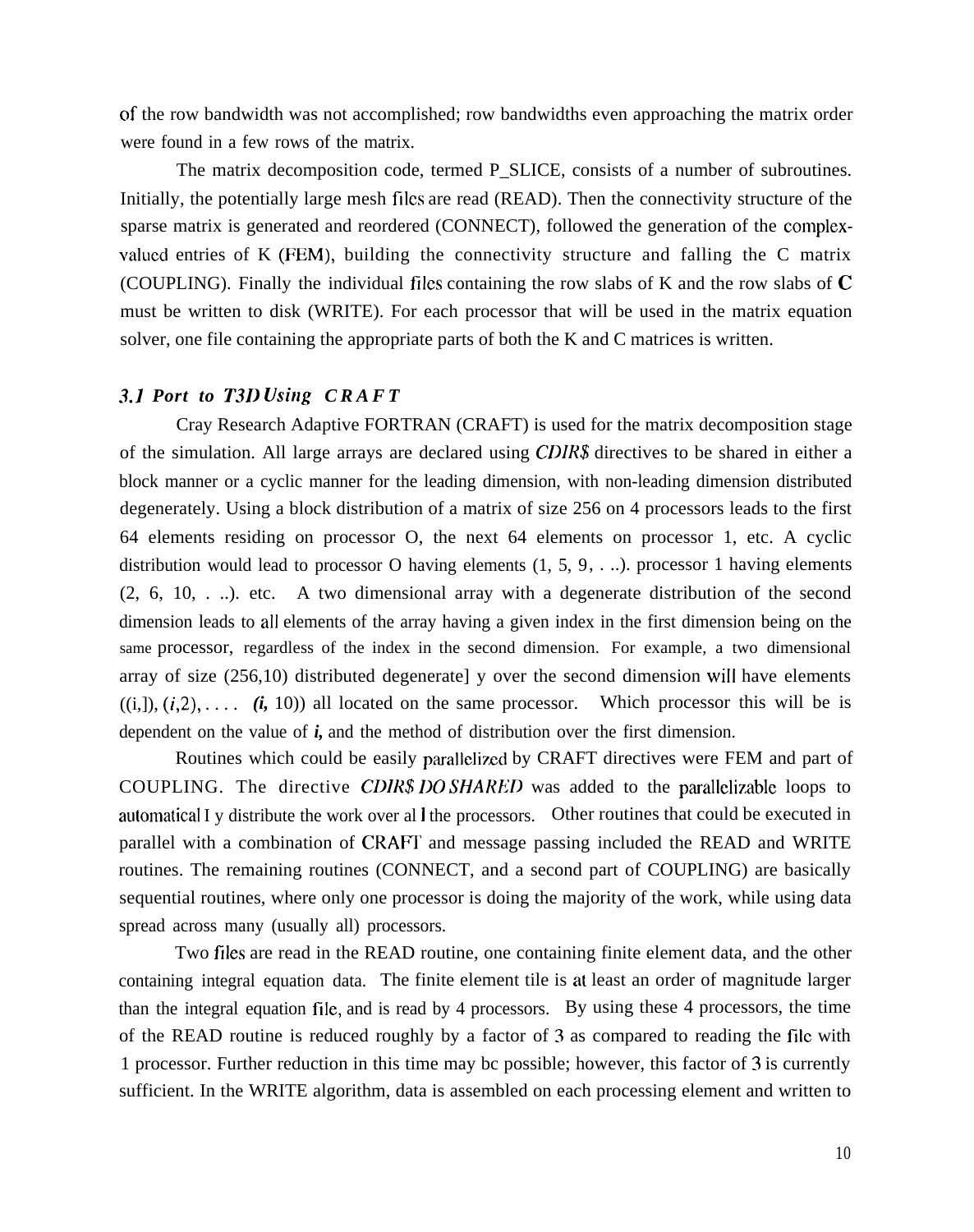disk. On the T3D, it is faster to assemble a local array and write out that data than to write out a distributed array directly, since as the number of processors increases, more writes of smaller amounts of data are being performed, and disk and network contention develops. Scaling beyond this point quickly leads to diminishing returns from each processor.

 $\hat{\theta}$  ,  $\hat{\theta}$  ,  $\hat{\theta}$ 

Figures 3 and 4 show the performance of P\_SLICE over varying numbers of processors for two different problems. The number of edges is the number of finite element unknowns in the problem. It maybe observed that for the routines that have been parallelized, doubling the number of processors reduces the amount of time by a factor of approximately two. For routines that are sequential, where only one processor is doing the work using the other processors' data, the time goes up very slightly as the number of processors for the overall code arc increased. This is due strictly to communication latency. As the number of processors increases, the percentage of array elements which are not local increases, and the time to load or store these elements is longer than the time to load or store local elements. The 1/0 time should have roughly the same behavior, but for practical tests the 1/0 time is more dependent on the 1/0 load of the other T3D processors and the load on the front-end YMP that is between the T3D and the disks than the number of T3D processors being used in P\_SLICE. It is clear that the routines that benefit most from the parallel implementation on the T3D arc COUPLING and WRITE. unication latency. As the<br>net not local increases,<br>is the 1/0 time is more of<br>front-end YMP that is<br>used in P\_SLICE. It is<br>n the T3D arc COUPL



Figure 3. Computation time and scaling for a relatively small simulation (dielectric cylinder with 43,791 edges, radius = 1 cm, height = 10 cm, permittivity = 4.0 at 2.5 GHz). First column shows time for single processor T90. Times on T90 for CONNECT and FEM have been combined.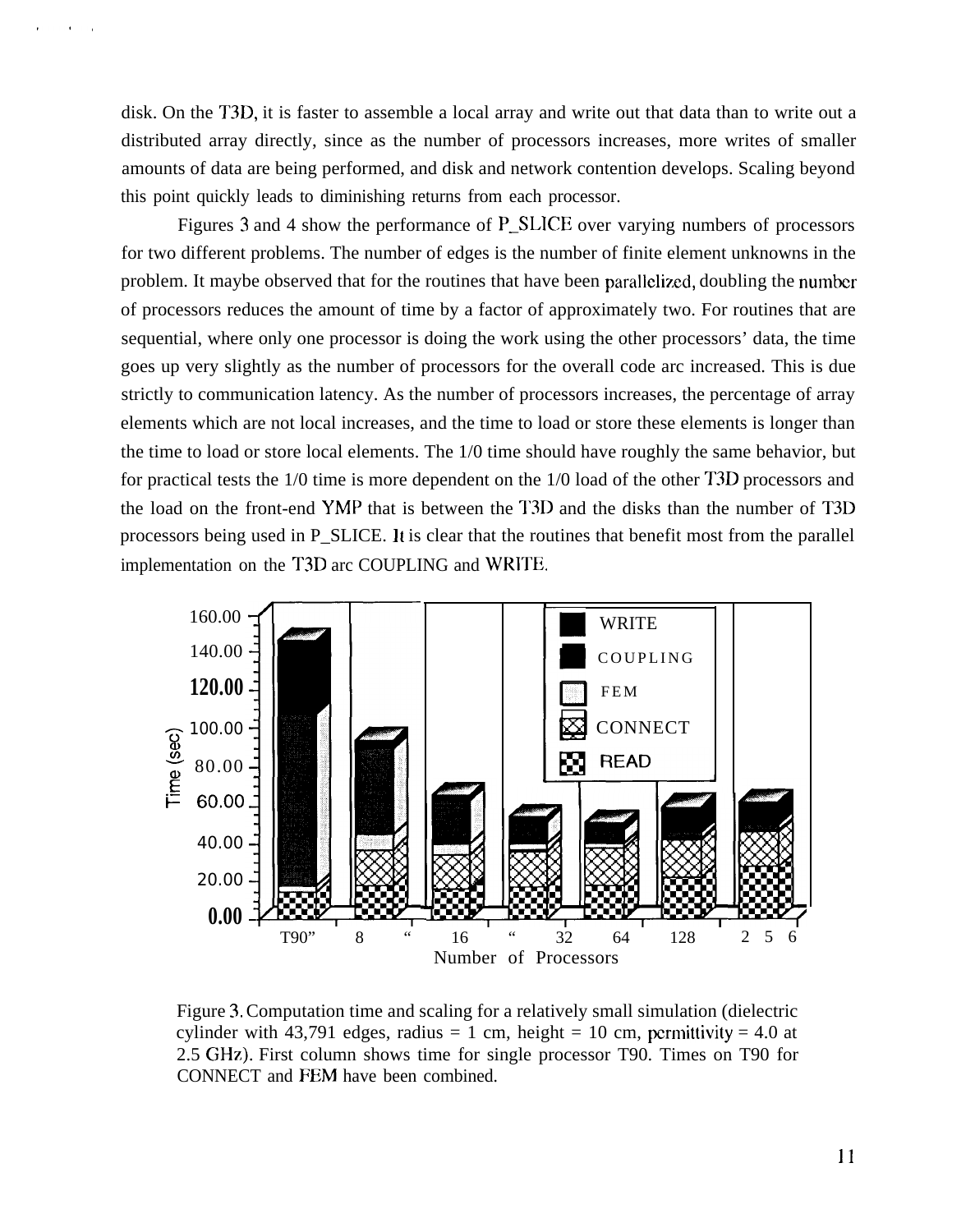

,,,

Figure 4. Computation time and scaling for a relatively large simulation (dielectric cylinder with 579,993 edges, radius = 1 cm, height = 10 cm, permittivity = 4.0 at 2.5 GHz). First column shows time for single processor T90. Times on T90 for CONNECT and FEM have been combined.

#### 4. PARALLEL SOLUTION OF PARTITIONED SYSTEM

As outlined above, the partitioned system of equations is solved in two steps, namely P\_SOLVE and P\_FIELD. Initially the quasi-minimum residual algorithm [16] is used to solve the sparse system of equations  $KX = C$ , resulting in the reduced sub-matrix  $Z_k$ . The parallel quasiminimum residual solvcr dcvclopcd for this application operates on matrix data decomposed by row slabs in P\_SLICE after reordering (Figure 5 shows matrix structure before and after reordering). The machine is logically considered to be a linear array of processors, with each slab of data residing in one of the processors.  $C$  and  $X$  are also decomposed by row slabs, corresponding to the row partition of the matrix. Central components of the quasi-minimum residual algorithm that are affected by the use of a distributed memory machine are the parallel sparse matrix-dense vector multiply, and dot products and norm calculations that need vector data distributed over the machine. The dominant component is the matrix-vector multiply, accounting for approximately 80% of the time required to run P\_SOLVE.

A parallel library of the needed level-one BLAS routines was developed using CRAY T3D shmem put and shmem get message passing. The routines required by the quasi-minimum residual algorithm are CDOTU and SCNRM2, and the parallel implementation of these was trivial,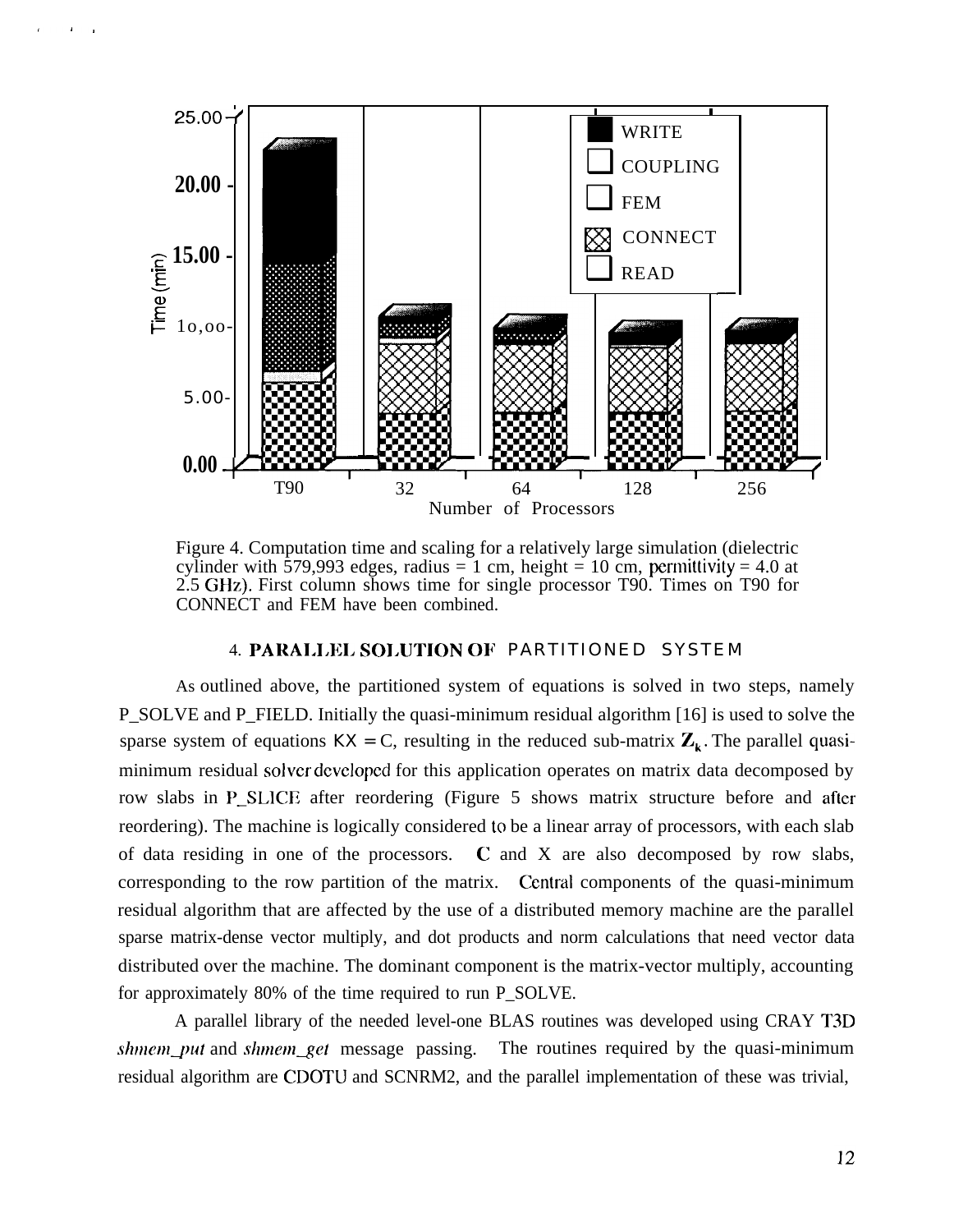

Figure 5. Original matrix structure (left) and after reordering (right). Filled spots indicate non-zero entries of matrix.

consisting of a local BLAS call to calculate each processor's contribution to the result, and a call to a global sum routine to calculate the final result.

## 4.2 *Parallel Sparse Matrix-Ilense Vector Multiply*

,,,

The parallel sparse matrix-dense vector multiply involves multiplying the K matrix that is distributed across the processors in row slabs, each containing a roughly equal number of non-zero elements, and a dense vector x, that is also distributed over the processors, to form a product vector y, distributed as is  $x$  (Figure 6). Since the K matrix has been reordered for minimum bandwidth, the minimum and maximum colunm indices of the slab are known. If the piece of the dense vector x local to this processor has indices within this extent of column indices, the multiply may be done locally and the resultant vector y will bc purely local. In general, the local row indices of the dense vector  $x$  do not contain the range of column indices; therefore a communication step is required to obtain the portions of the multiply vector x required by the column indices of the K matrix. This communication step only requires data from a few processors to the left and right. The exact number of processors communicating data is dependent on the row bandwidth of the local piece of K, and the number of processors being used. In the simulations considered, the number of processors communicating data is typically one or two in each direction on scaled problems.

This communication could be performed using either *shmem\_get* or *shmem\_put*. These are one-way communication calls where the processor from whose memory the data is being gathered or to whose memory the data is being stored, respectively, is not interrupted by the communication. The shmem\_get formulation is more intuitive and simpler to program, but the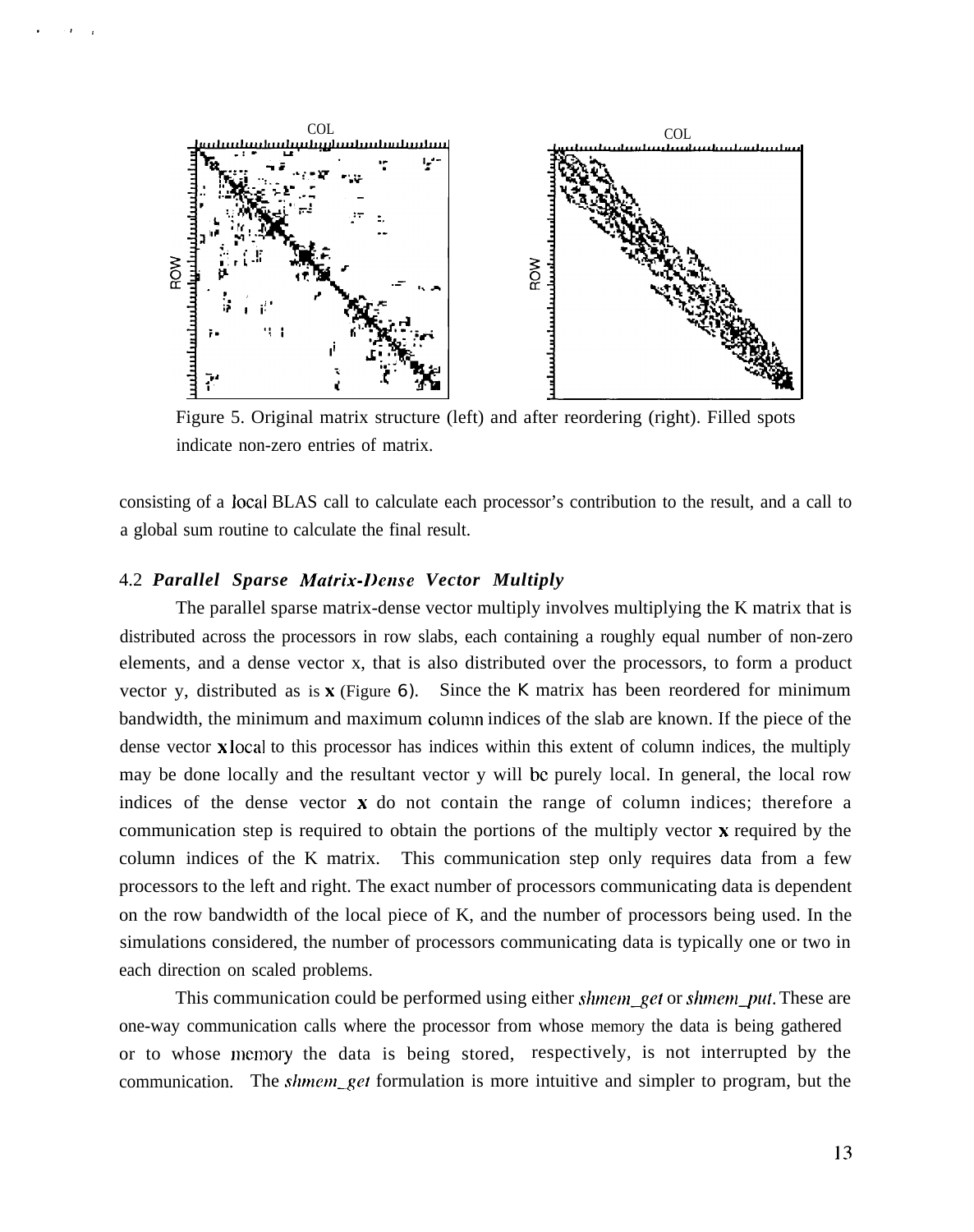

,..

Figure 6. Local sparse matrix-dense vector multiply graphically displayed.

communication bandwidth of the *shmem\_put* routine on the T3D is substantially higher than the communication bandwidth of the *shmem\_get* routine. For this reason, the *shmem\_put* formulation is used. This formulation requires the cache to be flushed to maintain cache coherency, but the resulting performance of the matrix-vector multiply is still 15% higher than the performance obtained using the *shmem get* formulation.

As described previously, the K matrix is stored in row slabs using row-compressed storage. As K is symmetric, this is equivalent to a column slab decomposition using colunmcompressed storage. K may be used in either way in the matrix-vector multiply. In this step, a non-zero in column *i* requires  $x(i)$  to be obtained, and a non-zero in row *j* will produce a partial result for  $y(i)$ . This implies that K stored in column slabs will require only communication of portions of y non-local to the processor after the local portion of the multiply, and similarly, K stored in row slabs will require communication only to gather x before the local portion of the multiply. Since similar amounts of communication are required using either storage scheme, the scheme that minimizes the time spent in local work has been chosen for implementation. This is the row slab decomposition of K, because the row-compressed storage scheme better reuses the T3D processor's local cache, and therefore has better overall performance.

#### 4.2 Performance and Scalability of Parallel Sparse Matrix-Dense Vector Multiply

The goal of the combination reordering-partitioning strategy discussed above is to minimize as well as equalize communication in P\_SOLVE, while retaining memory load balance. The partitioning chosen clearly succeeds in evenly dividing the data among the processors; Figures 7 and 8 show the relative communication time of the processors.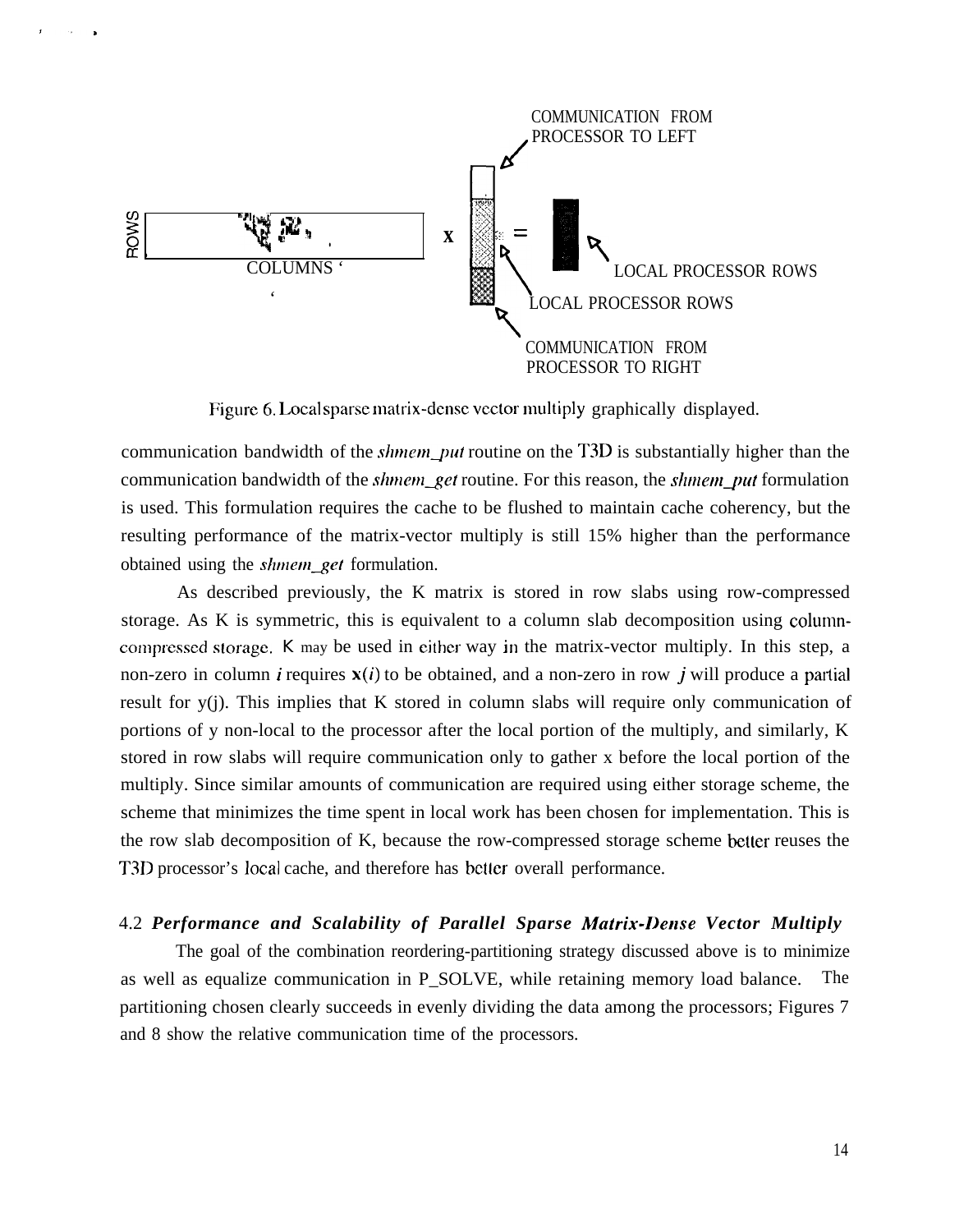

 $\alpha$  , , ,

Figure 7. Graph of communication load balance for parallel matrix vector multiply, 271,158 edge dielectric cy]indcr, 32 processors.

Figure 7 shows results representative of the majority of the cases that have been run. All processors, excepting those on the ends of the linear processor array, have a relatively similar amount of communication, and since the communication is synchronized, all processors will require as much time as the one that uses the most t i me. Only the two end processors will be idle very long at the barrier. For this case, all processors except the first and last have to communicate with two other processors, one to the left and one to the right.

Figure 8 shows the other possible class of results, shared by a minority of cases that have been run. Again, the two end processors arc using less time for communication than the majority of processors. However, in this example, a small subset of the processors are using more time in communication than the average processor. All the processors except those in this subset have to wait a substantial amount of time at the barrier, and the speed pcr processor of this run is lower than that of the first example. Again in this example, all processors but the first and last have to communicate with at least two other processors, one to the left and one to the right, but here, the processors in the subset that arc spending more communication time arc communicating with possibly two processors in either direction. The issue in these few cases is that the decomposition of the K matrix was performed entirely based on storage load balance, with the assumption that the reordering would equalize the row bandwidth and create communication load balance. This assumption is generally valid, as shown in Figure 7, though not always, as shown in Figure 8.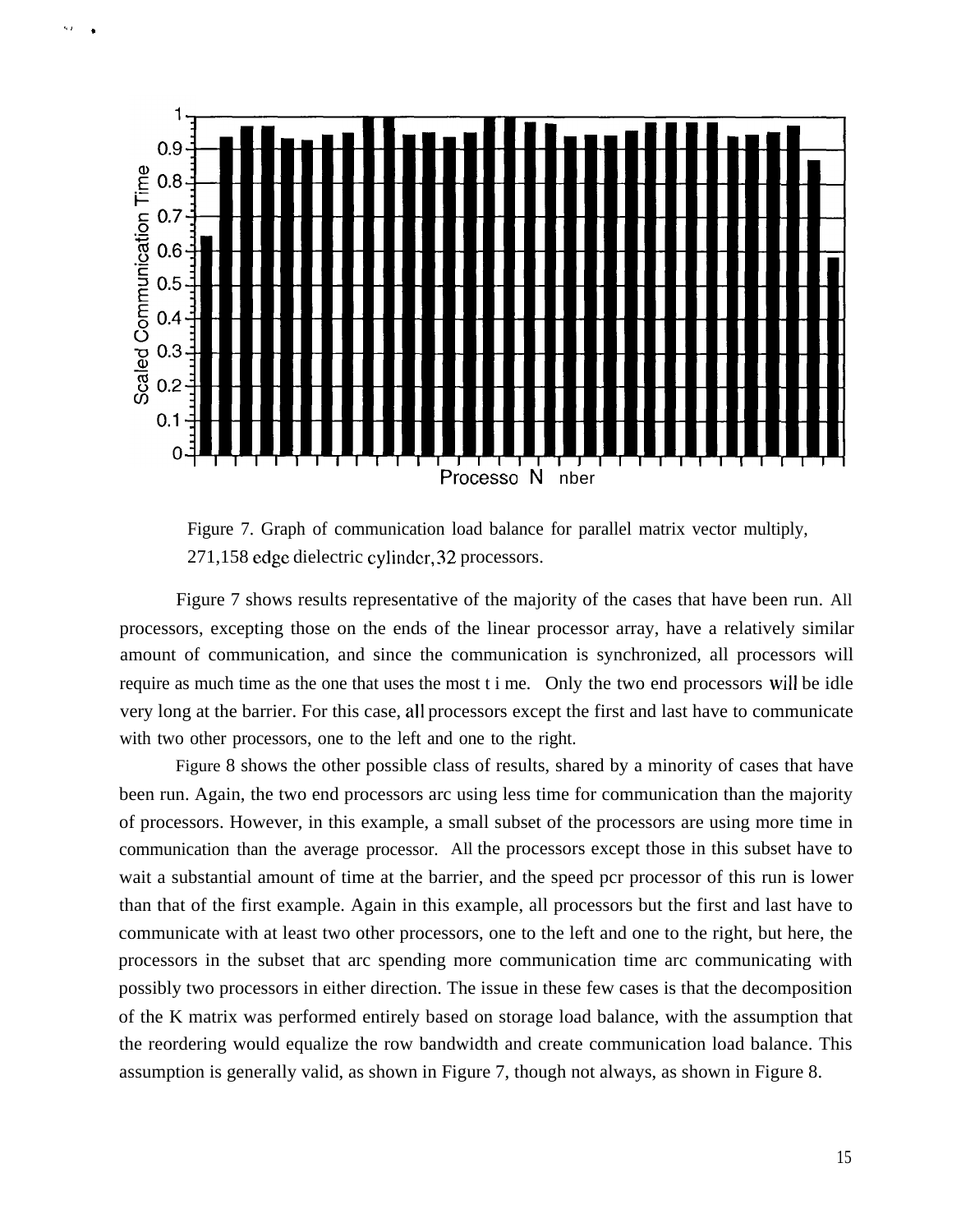

Figure 8. Graph of communication load balance for parallel matrix vector multiply, 579,993 edge cylinder, 128 processors.

Another factor in the performance of the parallel matrix-vector multiply is the percentage of communication. This is mainly related to the number of processors to the left and right that each processor must communicate, and as discussed above, the maximum number that any processor must communicate with. It is clear that running a fixed size problem on an increasing number of processors will generate a growing amount of communication. The amount of communication is a function of how finely the K matrix is decomposed, since its maximum row bandwidth after reordering is not a function of the number of processors used in the decomposition. If the maximum row bandwidth is  $m$  and each processor in a given decomposition has approximately  $m$ rows of K, then most processors will require one processor in each direction for communication. If the number of processors used for the distribution of K is doubled, each processor will have approximately m/2 rows of K. Since the row bandwidth doesn't change, each processor will now require two processors in each direction for communication. But since the number of floating point operations required hasn't changed, the communication percentage should roughly double.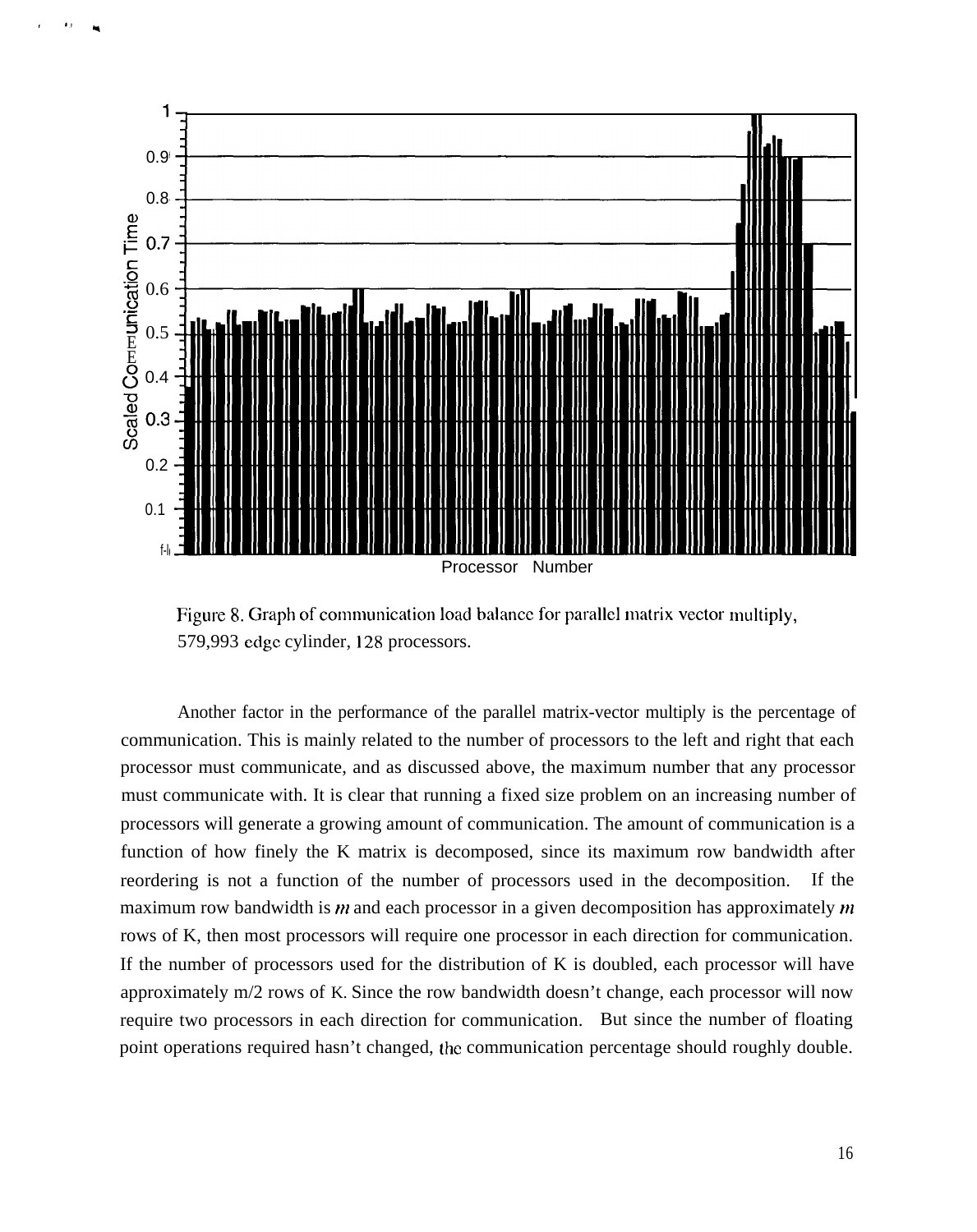

*4, '1*

Figure 9. Percentage communication versus number 01 processors for parallel matrix vector multiply, for four different size (number of edges) meshes of dielectric cylinder.

This can be seen in Figure 9, which shows communication percentage versus number of processors, for four problem sizes.

Figure 10 shows the local rate of operations/scconcl for the parallel matrix vector multiply. It is measured after communication has been completed. It can be seen that the performance of this operation is roughly constant, and is not easily identifiable as a function of problem size or number of processors. To a limited extent, a problem which involved more data on each processor will run slightly faster than would a problem with less data on each processor, but as Figure 10 demonstrates, this isn't necessarily true. The storage of the data and how it fits in the T3D's cache is more important than the amount of data, and this forces the local performance rate not to be a simple function of problem size per processor.

Shown in Figure 11 are plots of time to convergence on different numbers of processors for five different problems. The number of unknowns in the finite element mesh and the number of columns of  $C$  are indicated on the plots. The quasi-minimum residual algorithm was stopped when the normalized residual was reduced three orders of magnitude for each column of C. With an initial guess being the zero vector, this results in a normalized residual of 0.190, a value that is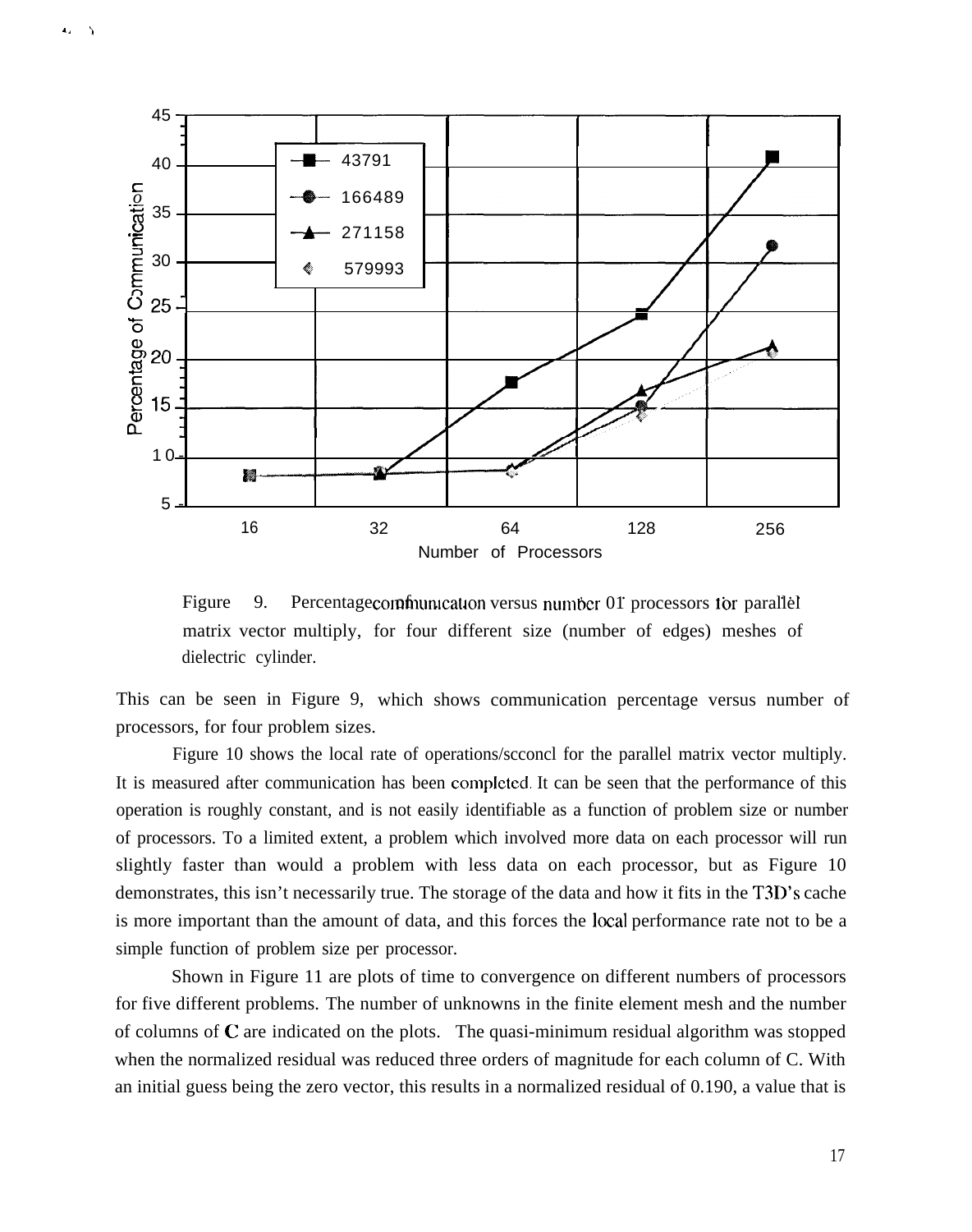

Figure 10. Local operation rate versus number of processors for parallel matrix vector multiply, for four different size (number of edges) meshes of the dielectric cylinder.

sufficient for this scattering problem. Given a fixed communication percentage and a fixed rate for local work, doubling the number of processors for a given problem would halve the total solution time. The curves in Figure 11 do not drop linearly at this rate because these assumptions are not met, as shown by Figures 9 and 10. The decreased amount of work per processor causes the curves to level off as the number of processors increases.

# 4.3 *Additional Work irl P\_SOI.VI{*

After each column of  $K^{-1}C$  is computed using the quasi-minimum residual algorithm, it must be multiplied by  $\mathbf{C}^{\dagger}$  to obtain the equivalent column of  $\mathbf{Z}_{k}$ . Each of these multiplies requires a global communication, since C is distributed over the T3D by row slabs. To reduce the number of global communications, after a number of columns of  $K^{-1}C$  are computed, these are multiplied by  $C^*$ , and the columns of  $\mathbf{Z}_k$  obtained are written out sequentially to disk. The original quasiminimum residual algorithm solved a single solution vector at a time. A pseudo-block (multiple right-hand-side) quasi-minimum residual variant was written, which performs each quasiminimum residual iteration on some number of columns of C simultaneously. As the residual of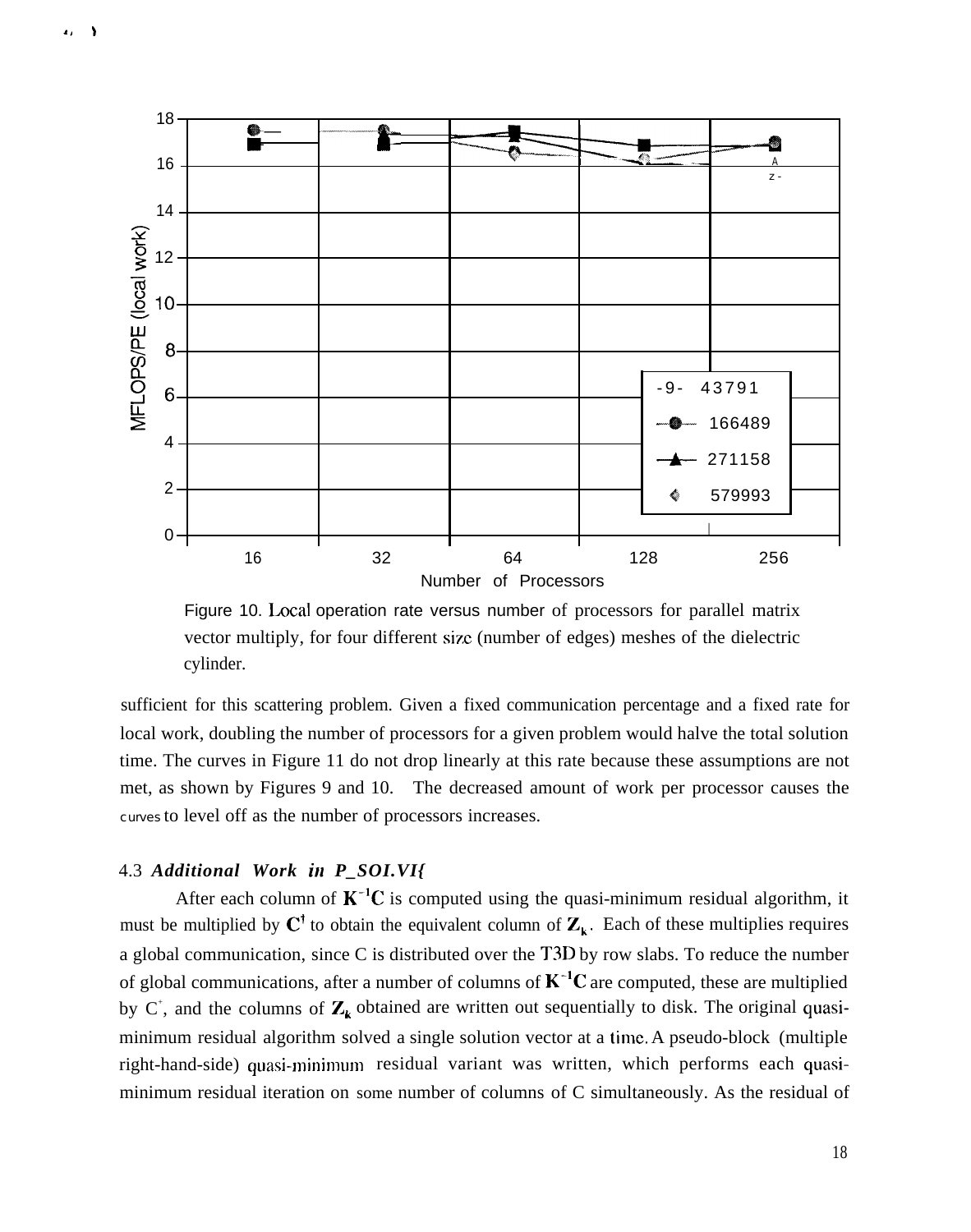

Figure 11. Time of convergence for five different problems. The time shown is the total execution time for the solver on different numbers of processors. The  $C$ matrix had 116 columns in each case.

each column of  $K^1C$  converges below the threshold, that column is no longer used in the quasiminimum residual algorithm. This variant performs the same number of floating point operations as the single right-hand-side quasi-minimum residual algorithm, but the K matrix is required to be loaded from memory much less often. This leads to a time savings of 10-1 5% in P\_SOLVE.

# 5. CALCULATION OF OBSERVABLES

The final code of the simulation,  $P^{-1}$ ,  $\cdot$  1 ELD, completes the matrix calculation shown in Equation (8) and computes observable quantities (radar cross section, near fields, etc.) After the  $Z_M$ ,  $Z_J$  and  $Z_0$  sub-matrices and  $V_i$  vector(s) are computed, and the sub-matrix  $Z_k$  (formed by P SOLVE) is read in from disk, a parallel dense matrix LU decomposition algorithm is used to solve the reduced system [19]. Since this system is much smaller than the larger sparse system solved above, the Z matrices may be distributed on a smaller set of processors, chosen to optimize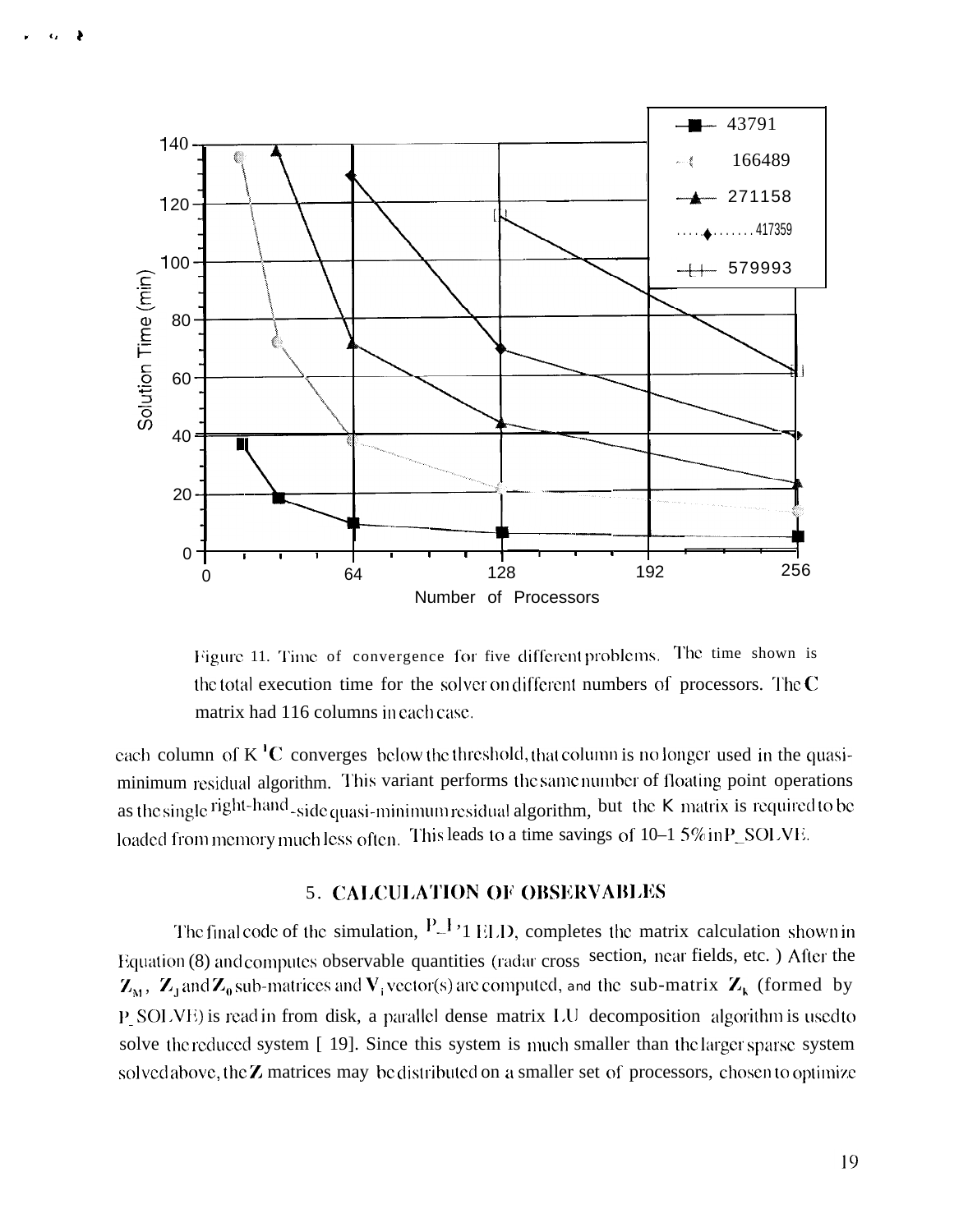the solve time. The time needed to solve this system compared to the sparse system is a small fraction, typically less than 1%.

The radar cross section is found from the mesh surface equivalent currents  $\overline{M}$  and  $\overline{J}$ . This calculation-an integral over tile surface- is easily parallelized on the processors executing P\_FIEI,1). If the radar cross section for more than one excitation vector is needed (mono-static), a block of solution vectors are found, and a block of radar cross sections calculated. For completeness Figure 12 shows the radar cross section for the dielectric cylinder used in tile previous results; comparison is made to the CICERO code [20]. Further results Of calculated observables may be found in  $[10]$ .

# **6. D ISCUSSION**

Shown in Figure 13 is the comparison of time requirements of the three stages of the simulation, for four different problem sizes. The problem simulated corresponds to the dielectric As is clearly shown, the dominant component of the cylinder outlined in previous results.



Figure 12. Monostatic radar cross section for dielectric cylinder with radius  $=$ 1.0 cm, height = 10.0 cm, relative permittivity = 4.0 at 2.5 GHz.

20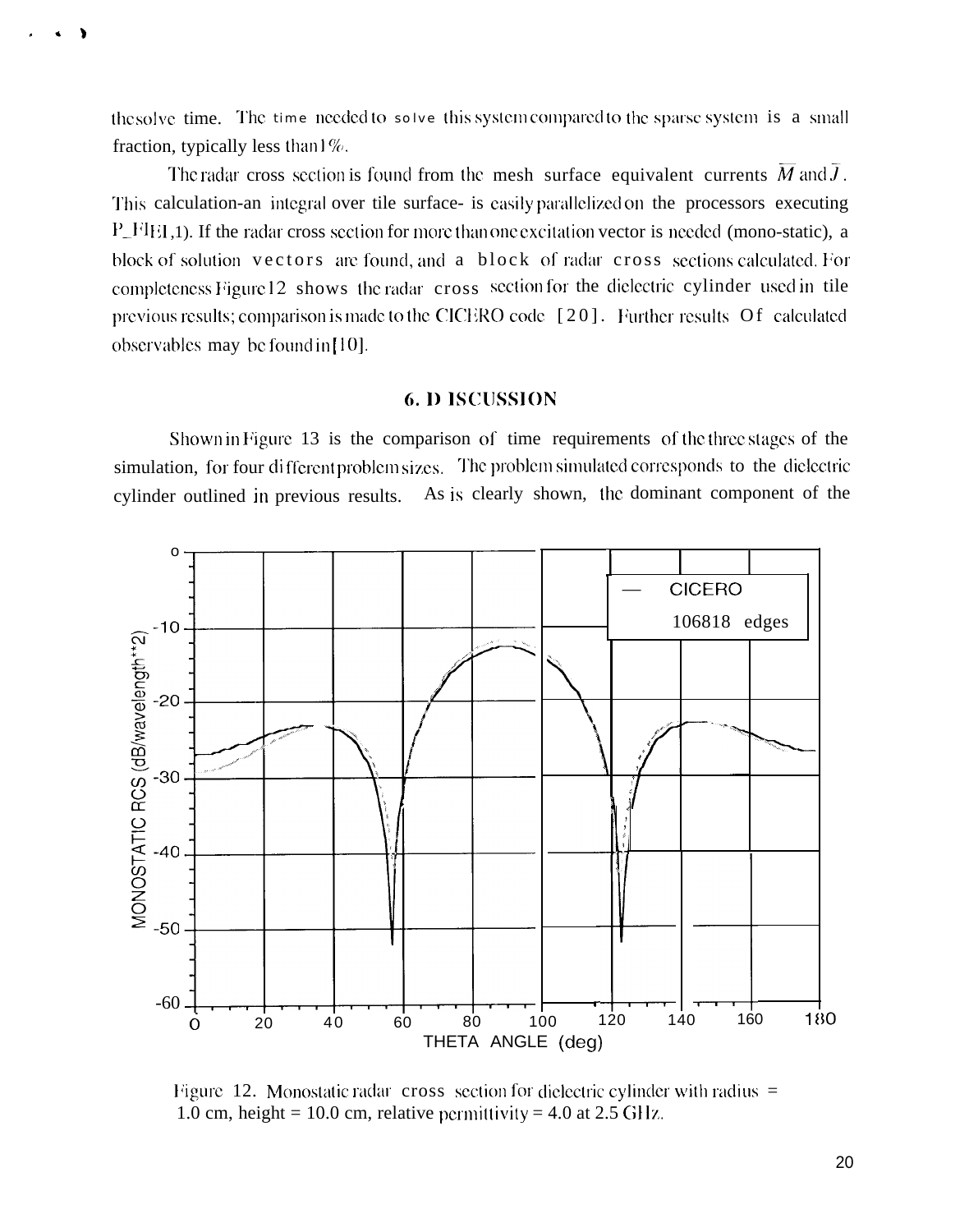

Comparison of time requirements for three stages of simulation for four Figure 13. different problem sizes. The problems correspond to the dielectric cylinder shown in Figure 12.

simulation is P S01 .VIi---the iterative solution of the sparse system. The matrix decompositionstage (P SI JCE) is relatively small, while the observable calculation stage (l'\_FIELD) is a minor fraction of the total time. This last stage can grow if a large number of field calculations are required, but it will typically remain a small fraction of the matrix solution time.

Using matrix decomposition by row-slab partitioning following reordering produced data structures that generally allowed a balanced matrix-vector multiply in the iterative solver. The data load balance was almost exactly uniform, while the communication overhead was moderately small and similarly uniformly balanced over the machine for the majority of problems considered. For scaled-sized problems, the communication time was roughly 1.5% of the total matrix-vector multiply time. Even bringing this expense down to zero time would not lead to a major improvement in the overall performance of the code. However, major improvements are possible in two areas: the local multiply and the number of quasi-minimum residual iterations.

First, the performance on the local portion of the sparse matrix-dense vector multiply could be i mproved. This is dependent on the sparse data-storage st ructure of the matrix and how it is loaded into the local cache. The relative sparsity of the reordered row slab of the matrix causes the multiply to jump around in the cache as it loads the elements of the  $X$  vector. If the these local row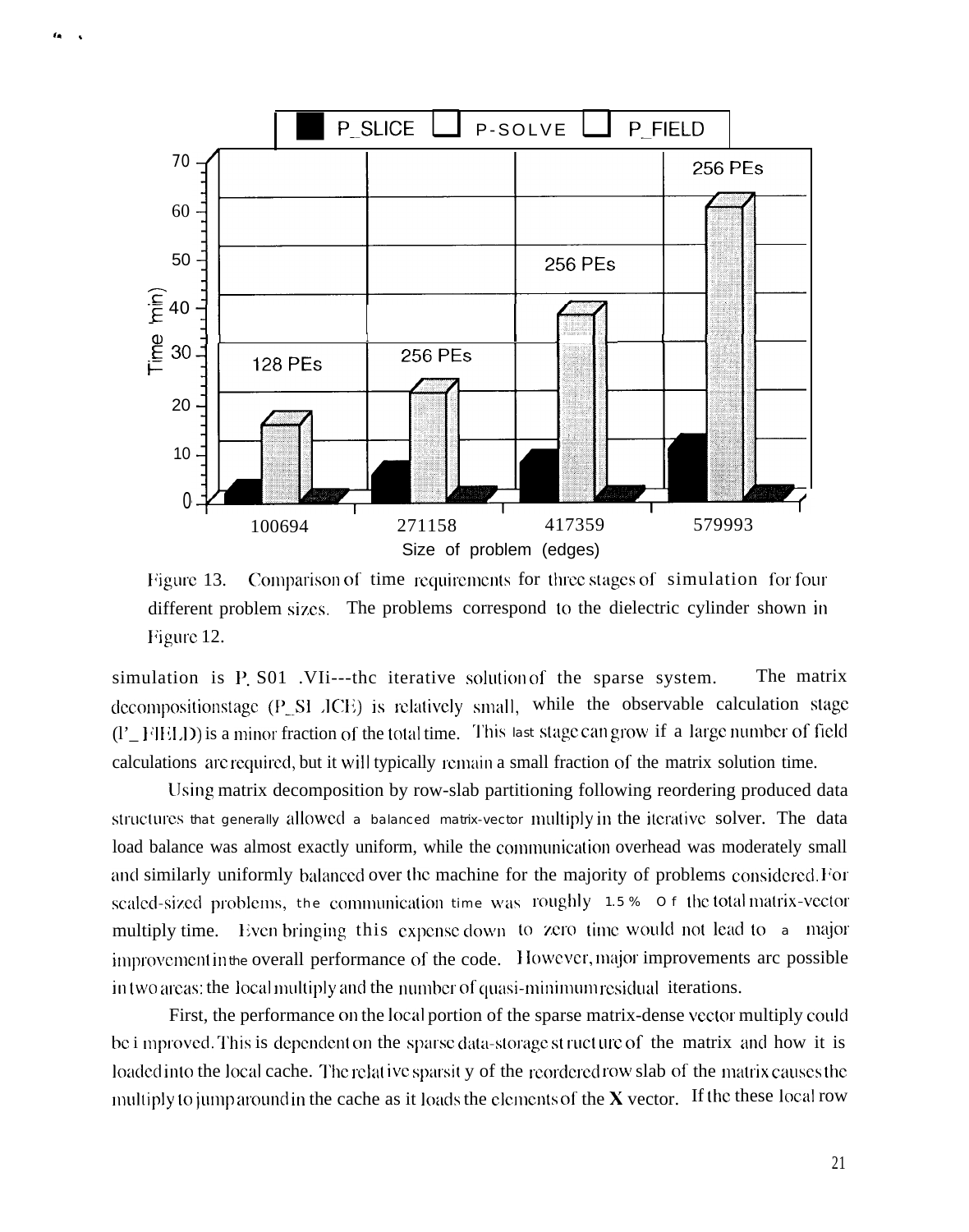slabs were reordered in such a way as to obtain a more dense matrix, the local performance would increase dramatically.

 $\mathbb{R}^2$  $\bullet$ 

> Second, an efficient parallel preconditioner, 01 block iterative solver could decrease the number of iterations needed in the matrix equation solution. Naturally, the preconditioner must not increase cither the overhead in setting up the problem or obtaining the final solution more than it saves by lowering the iteration count. The block solver also must not increase the time per iteration more than the amount it saves by lowering the iteration count. These last two approaches are currently being examined.

#### **ACKNOWLEDGMENT**

The authors wish to gratefully acknowledge the support of Jean Patterson, manager of the task Research in Parallel Computational Electromagnetics, and Mike Heroux of Cray Research, who assisted in developing an understanding of various sparse matrix-dense vector multiplication The JPL/Caltech Supercomputer used in this investigation was provided by the formulations. NASA Offices of Mission to Planet Earth, Aeronautics, and Space Science. The Cray T 90 used in this investigation was provided by the Information services Department of Cray Research.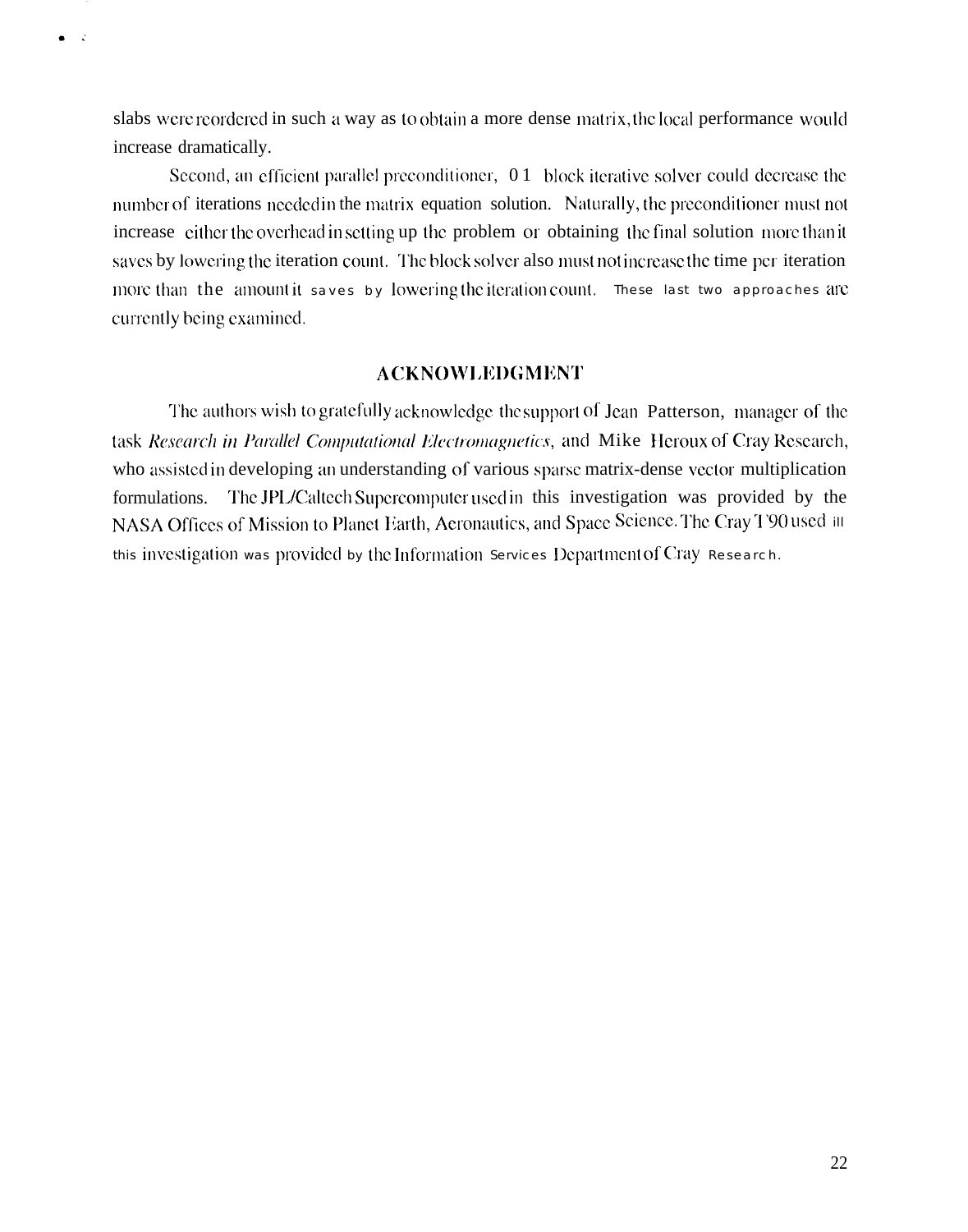#### **REFERENCES**

 $\blacksquare$ 

- [1] L. Freitag, M. Jones, and P. Plassmann, "Parallel Algorithms for Unstructured Mesh Computation," Computing Systems in Engineering, vol. 5, pp. 297-309,1994.
- [2] J, Oden and A. Patra, "A Parallel Adaptive Strategy for hp Finite Element Computation s," Comput. Methods Appl. Mech. Engrg., vol. 121, pp. 449–470, 1995.
- '1'. Tezduyar, S. Aliabadi, M. Mehr, and S. Mittal, "Massively Parallel Finite Element  $\left|3\right|$ Simulation of Compressible and incompressible Flows," Comput. Methods Appl. Mech. *Engrg., vol. 119, pp. 157-177, 1994.*
- S. Hutchinson, E. Hensel, S. Castillo, and K. Dalton, "The Finite Element Solution of  $[4]$ Elliptical Systems on a Data Parallel Computer," Int. J. Numer. Methods in Engrg., vol. 32, pp. 347-362, 1991.
- A. Chatterjee, J. Volakis, and D. Windheider, "Parallel Computation of 3-D Electromagnetic  $\lceil 5 \rceil$ Scattering Using Finite Elements," Int. J. Numer, Model.: Elect. Net works, Devices and Fields, vol. 7, pp. 329--342, 1994.
- [6] S. Gedney and U. Navsariwala, "A Comparison of the Performance of the Finite Difference TIme-Doamin, Finite Eleement Time Domain, and Planar Generalized Yee Algorithms on 1 ligh-Performance Parallel Computers," Int. J. Numer. Model.: Elect. Net works, Devices and Fields, vol. 8, pp. 265-275, 1995.
- [7] N. Madsen, "Divergence Preserving Discrete Surface integral Methods for Maxwell's Curl Equations Using Non-orthogonal Unstructured Grids,>' Journ. of Comp. Physics, vol. 119, pp. 34-45, 1995.
- [8] J-J. J i n, The Finite Element Method in Electromagnetics, John Wiley and Sons, Inc., New York, 1993.
- '1'. Cwik, C. Zuffada, and V. Jamnejad "Efficient Coupling of Finite Element and Integral  $[9]$ Equation Representations for Three-Dimensi onal Modeling," Finite Element Software for Microwave Engineering, T. Itoh, G. Pelosi, 1'. Silvester, Editors, John Wiley and Sons, inc., to be published Summer 1996.
- [10] T. Cwik, C. Zuffada, and V. Jamnejad, "Modeling Three-Dimensional Scatterers Using a Coupled Finite Element-Integral Equation Representation," IEEE Trans. Antennas Propag., to be published April 1996.
- [11] C. Zuffada, T. Cwik, and V. Jamnejad, "Modeling Radiation with an Efficient Hybrid Finite Element-Integral Equation-Wa veguide Mode Modeling Technique," Submitted to IEEE Transactions on Antennas and Propagation, 1995.
- [12] B. Nour-Omid, A. Raefsky, and G. Lyzenga, "Solving Finite Element Equations on Concurrent Computers," American Soc. Mech. Eng., A. Noor Editor, pp. 29 1-307, 1986.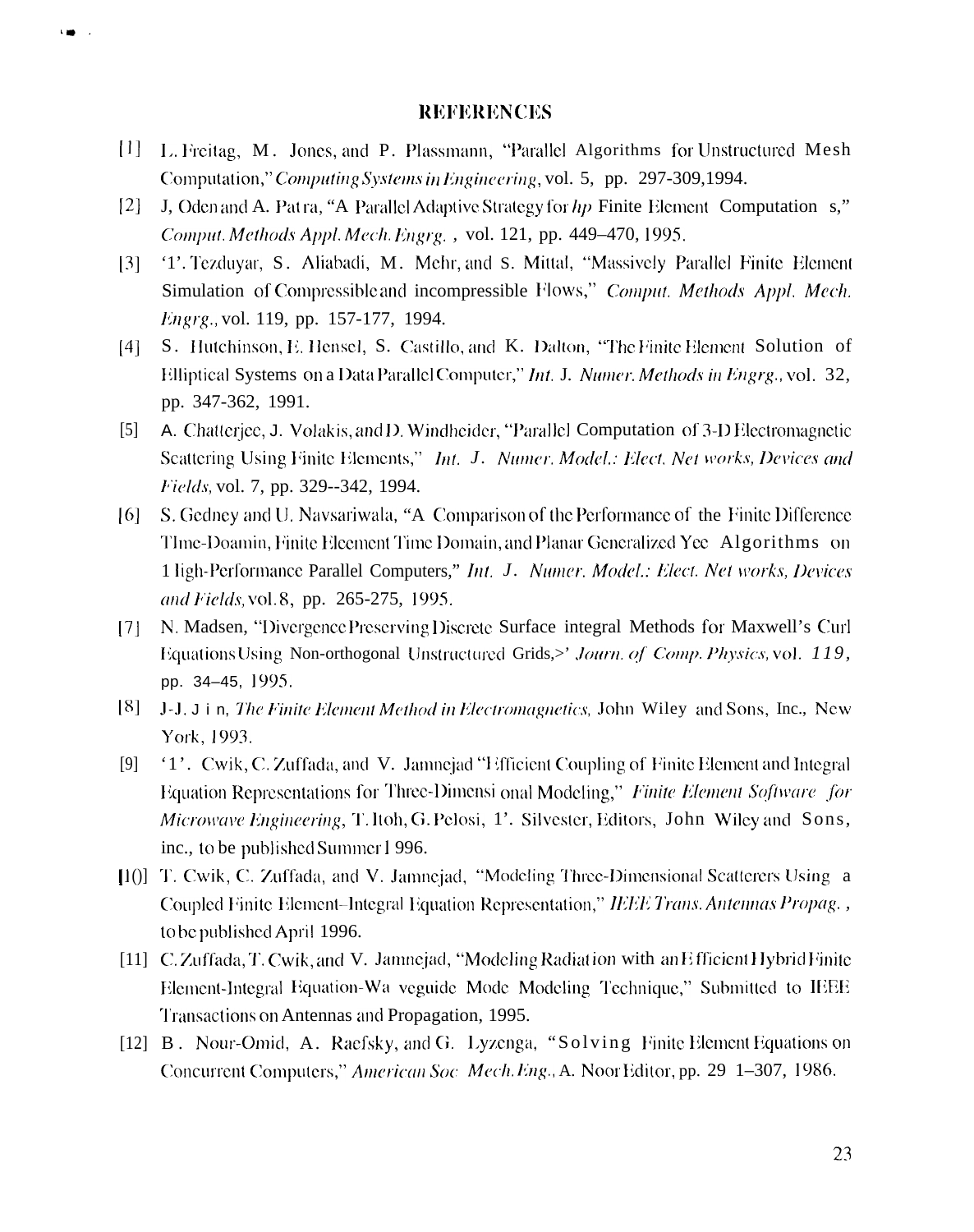[13] A. Pothen, 11. Simon and K. Liou, "Partitioning Sparse Matrices with Eigenvectors of Graphs," SIAM J. Matrix Anal. Appl., vol.11, pp. 430-452, 1990.

 $t = -t$ 

- [14] B. Hendrickson and R. Leland, "An Improved Spectral Graph Partitioning Algorithm for Mapping Parallel Computatuions, "S/AM./. Sci.Comput., vol. 16, pp. .452-469, 1995.
- [15] G. Karypis and V. Kumar, "A Fast and High Quality Multilevel Scheme for Partitioning Irregular Graphs," Technical Report TR 95-035, Department of Computer Science, University of Minnesota, 1995.
- [16] R. Freund, "Conjugate Gradient-1'ype Methods for Linear Systems with Complex Symmetric Coefficient Matrices," SIAM J. Stat. Comput, vol. 13, no. 1, pp. 425–448, Jan> 1992.
- [17] A. George and J. Liu, "Computer Solution of Large Sparse Positive Definite Systems," Prentice Hall, Ncw Jersey, 1981.
- [18] J. Lewis, "Implementation Of The Gibbs-Poole-Stockmeyer And Gibbs-King Algorithms," ACM Trans.OnMath.Software.vol.8.pp. 180-189, 1982.
- [19] T. Cwik, R. van de Geijn, and J. Patterson, "Application of Massively Parallel Computation to Integral Equation Models of Electromagnetic Scattering (Invited Paper)," J. Opt. Soc. Am. A, vol. 11, no. 4, pp. 1538-1545, April 1994.
- [20] L. N. Medgeysi-Mitschang and J. M. Putnam, "Electromagnetic Scattering from Axially Inhomogeneous Bodies of Revolution," IEEE Transactions on Antennas and Propagation, vol.A 1'-32, pp. 797--806, 1984.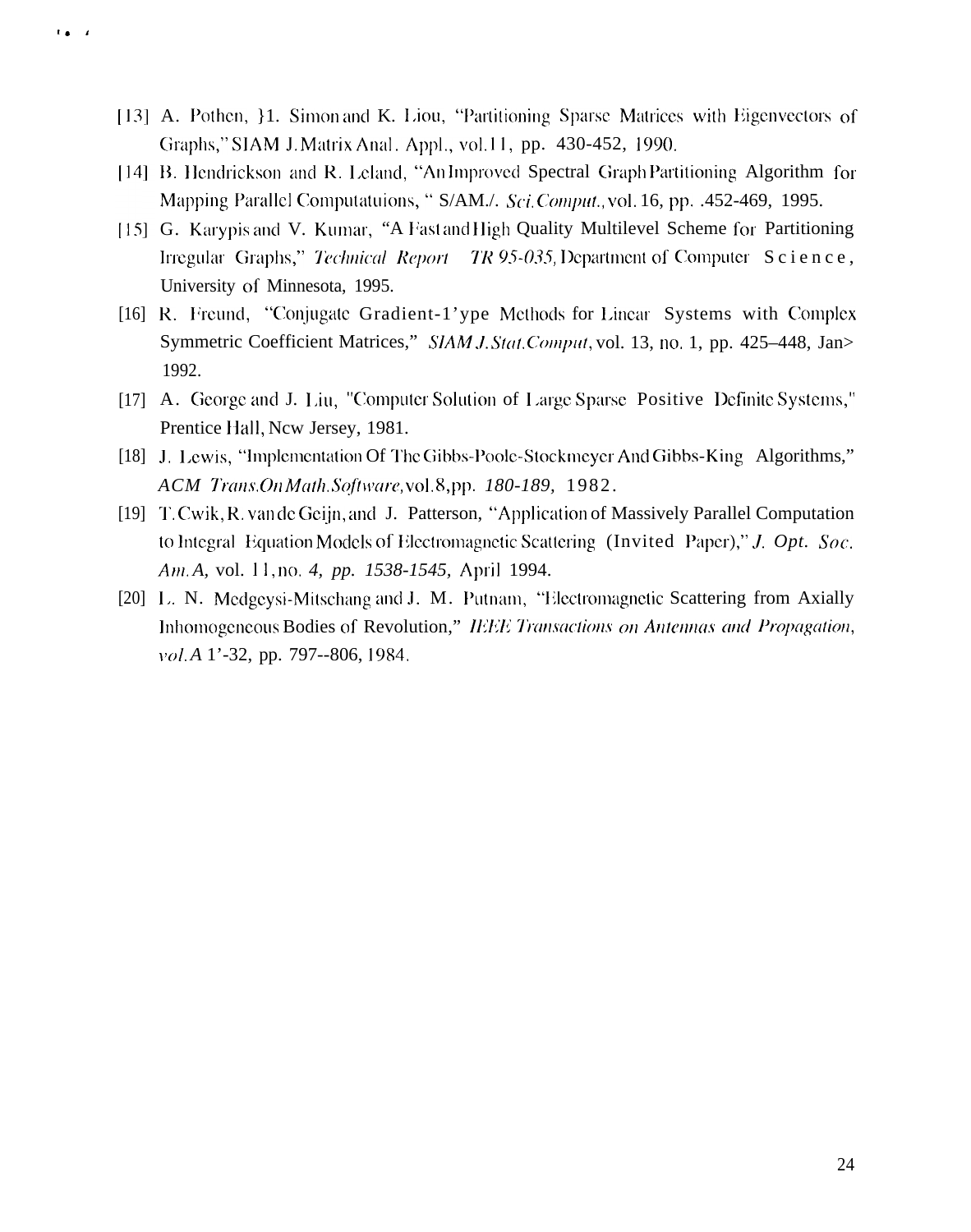## **LIST OF FIGURES**

- Figure 1. Geometry of scattering problem showing interior and exterior regions of model.
- Figure 2. Scatter plot graphically showing structure of system of equations. Darkened spaces indicate non-zero matrix entries.
- Figure 3. Computation time and scaling for a relatively small simulation (dielectric cylinder with 43,791 edges, radius = 1 cm, height = 10 cm, permittivity = 4.0 at 2.5 GHz). First column shows time for single processor T90. Times on T90 for CONNECT and FEM have been combined.
- Figure 4. Computation time and scaling for a relatively large simulation (dielectric cylinder with 579,993 edges, radius = 1 cm, height = 10 cm, permittivity = 4.0 at 2.5 GHz). First column shows time for single processor T90. Times on T90 for CONNECT and FEM have been combined,

Figure 5. Original matrix structure (left) and after reordering (right). Filled spots indicate nonzero entries of matrix.

- Figure 6. Local sparse matrix-dense vector multiply graphically displayed.
- Figure 7. Graph of communication load balance for parallel matrix vector multiply, 271,158 edge dielectric cylinder, 32 processors.
- Figure 8. Graph of communication load balance for parallel matrix vector multiply, 579,993 edge cylinder, 128 processors.
- Figure 9. Percentage of communication versus number of processors for parallel matrix vector multiply, for four different size (number of edges) meshes of dielectric cylinder.
- Figure 10. Local operation rate versus number of processors for parallel matrix vector multiply, for four different size (number of edges) meshes of the dielectric cylinder.
- Figure 11. Time of convergence for five different problems. The time shown is the total execution time for the solver on different numbers of processors. The C matrix had 116 columns in each case.
- Figure 12. Monostatic radar cross section for dielectric cylinder with radius  $= 1.0$  cm, height  $=$ 10.0 cm, relative permittivity = 4.0 at 2.5 GHz.
- Figure 13. Comparison of time requirements for three stages of simulation for four different problem sizes. The problems correspond to the dielectric cylinder shown in Figure 12.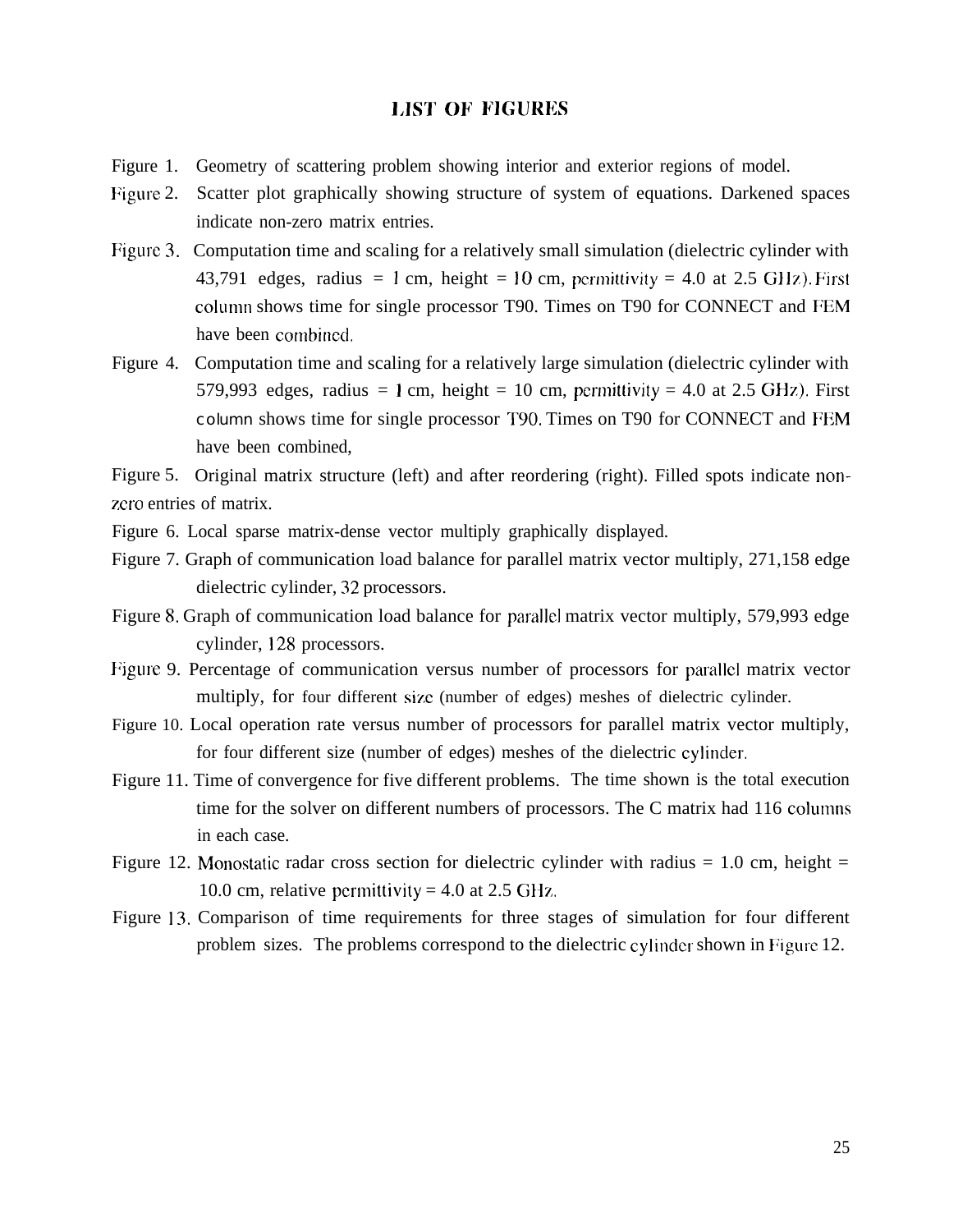

Figure 1. Geometry of scattering problem showing interior and exterior regions of model.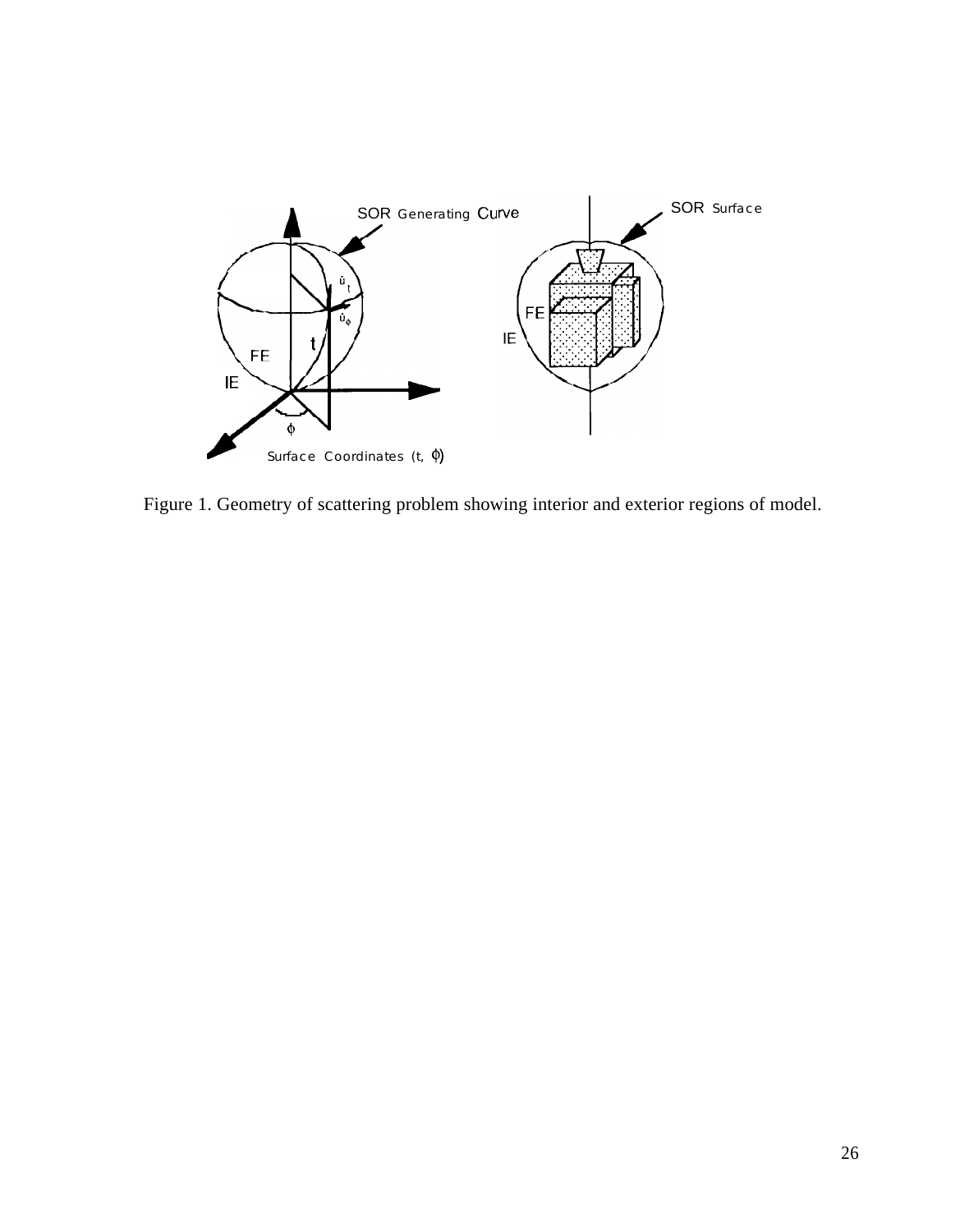

Figure 2. Scatter plot graphically showing structure of system of equations. Darkened spaces indicate non-zero matrix entries.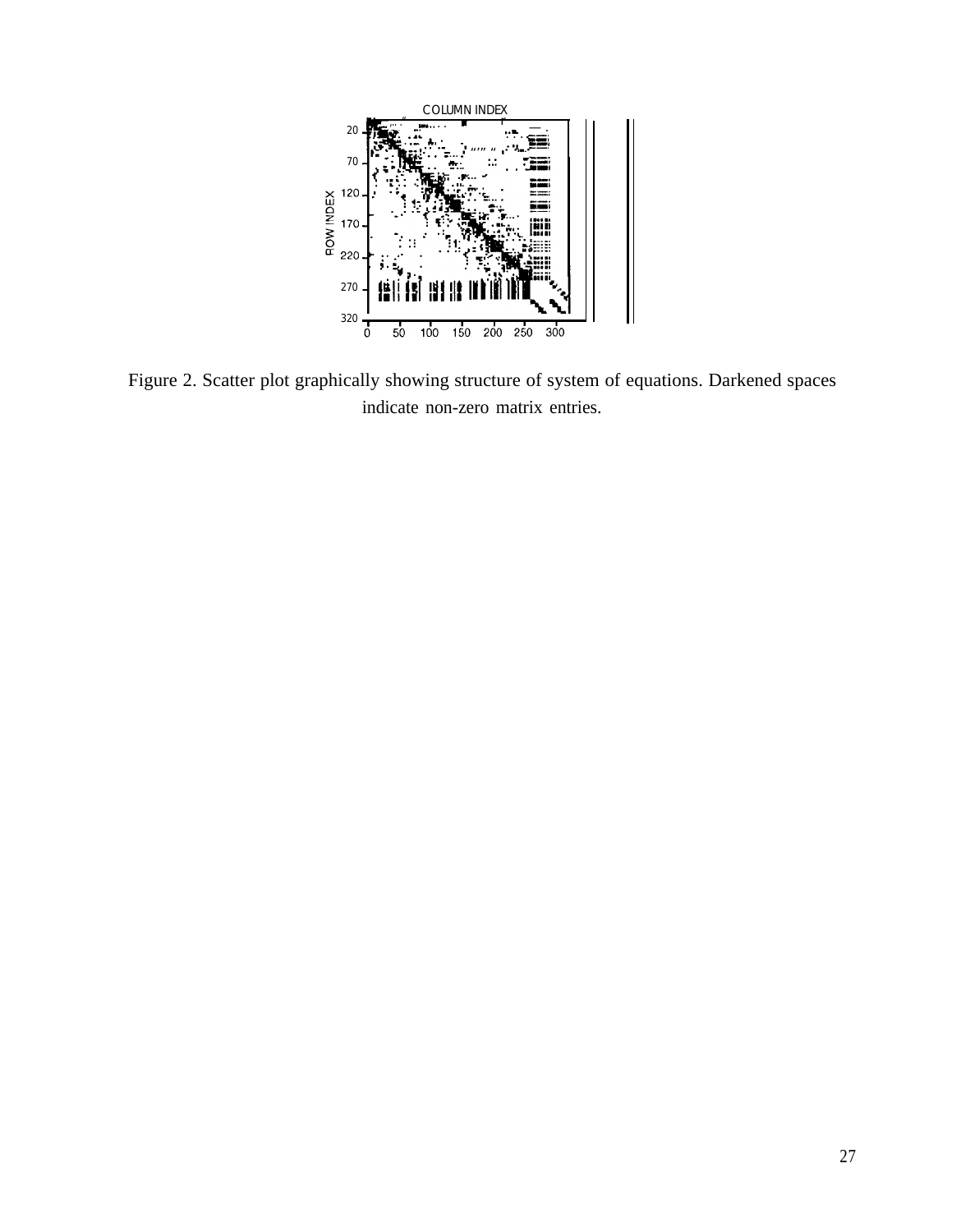

Figure 3. Computation time and scaling for a relatively small simulation (dielectric cylinder with 43,791 edges, radius = 1 cm, height = 10 cm, permittivity = 4.0 at 2.5 GHz). First column shows time for single processor T90. Times on T90 for CONNECT and FEM have been combined.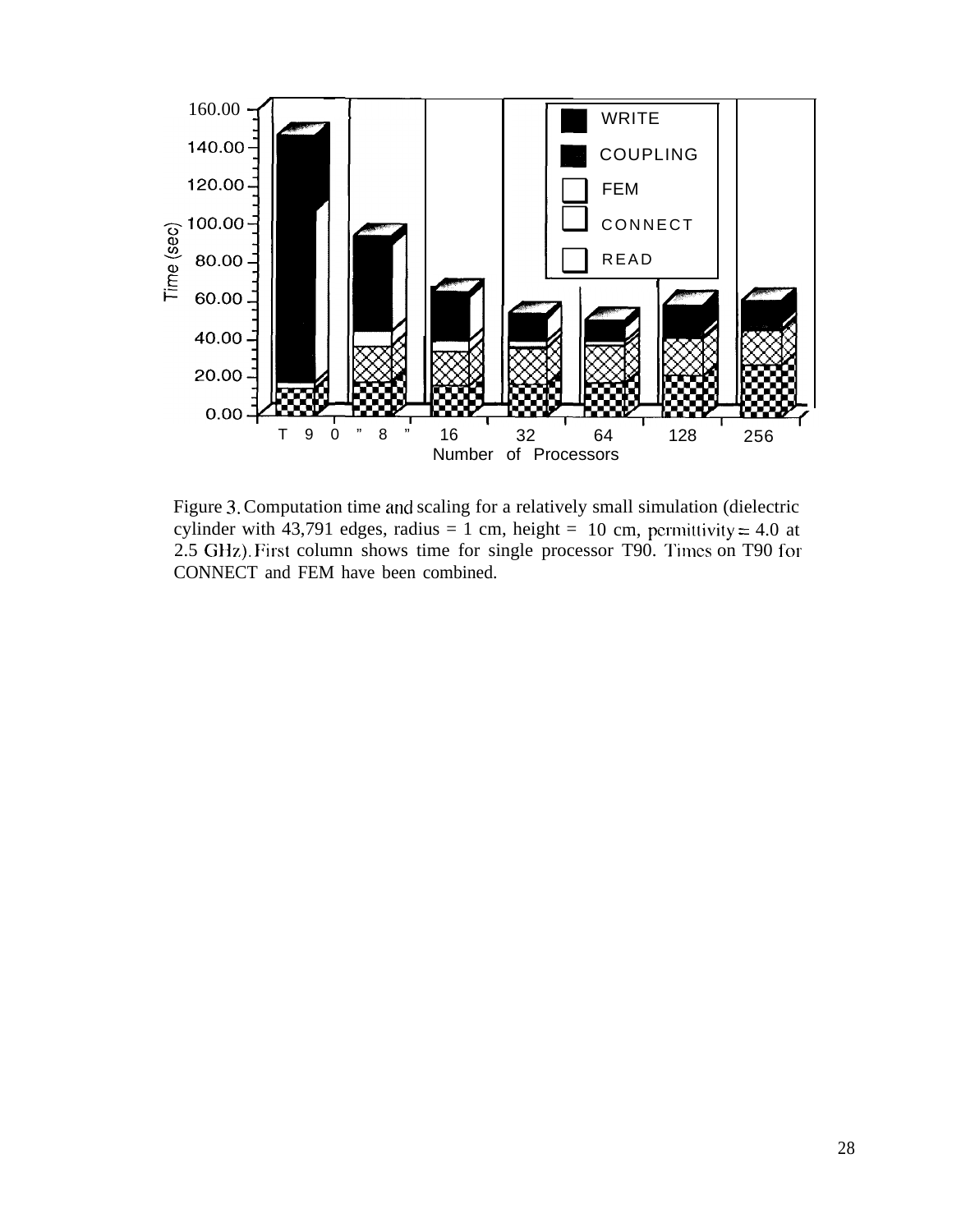

Figure 4. Computation time and scaling for a relatively large simulation (dielectric cylinder with 579,993 edges, radius = 1 cm, height = 10 cm, permittivity = 4.0 at 2.5 GHz). First column shows time for single processor T90. Times cm T90 for CONNECT and FEM have been combined.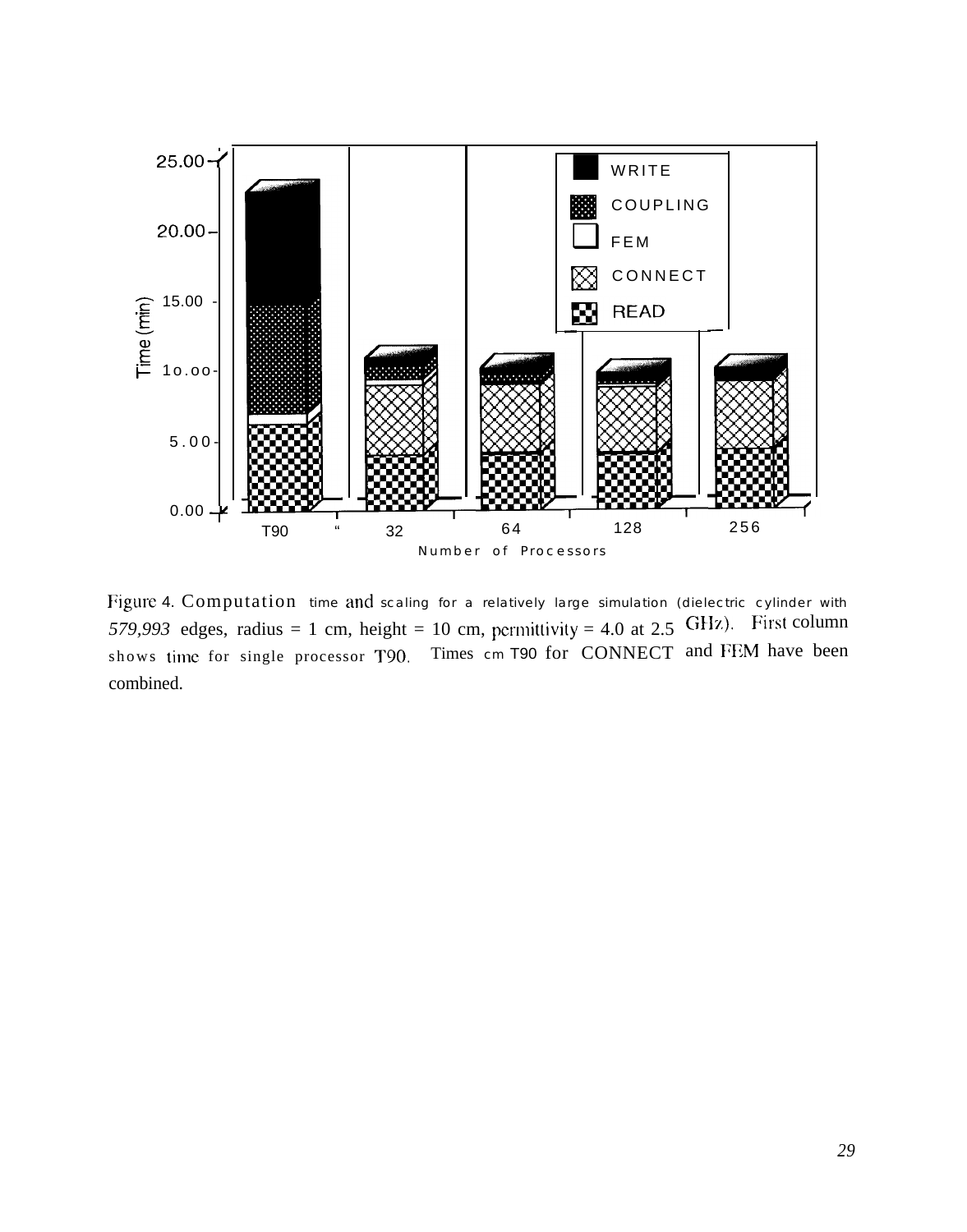

Figure 5. Original matrix structure (left) and after reordering (right). Filled spots indical a non-<br>zero entries of matrix.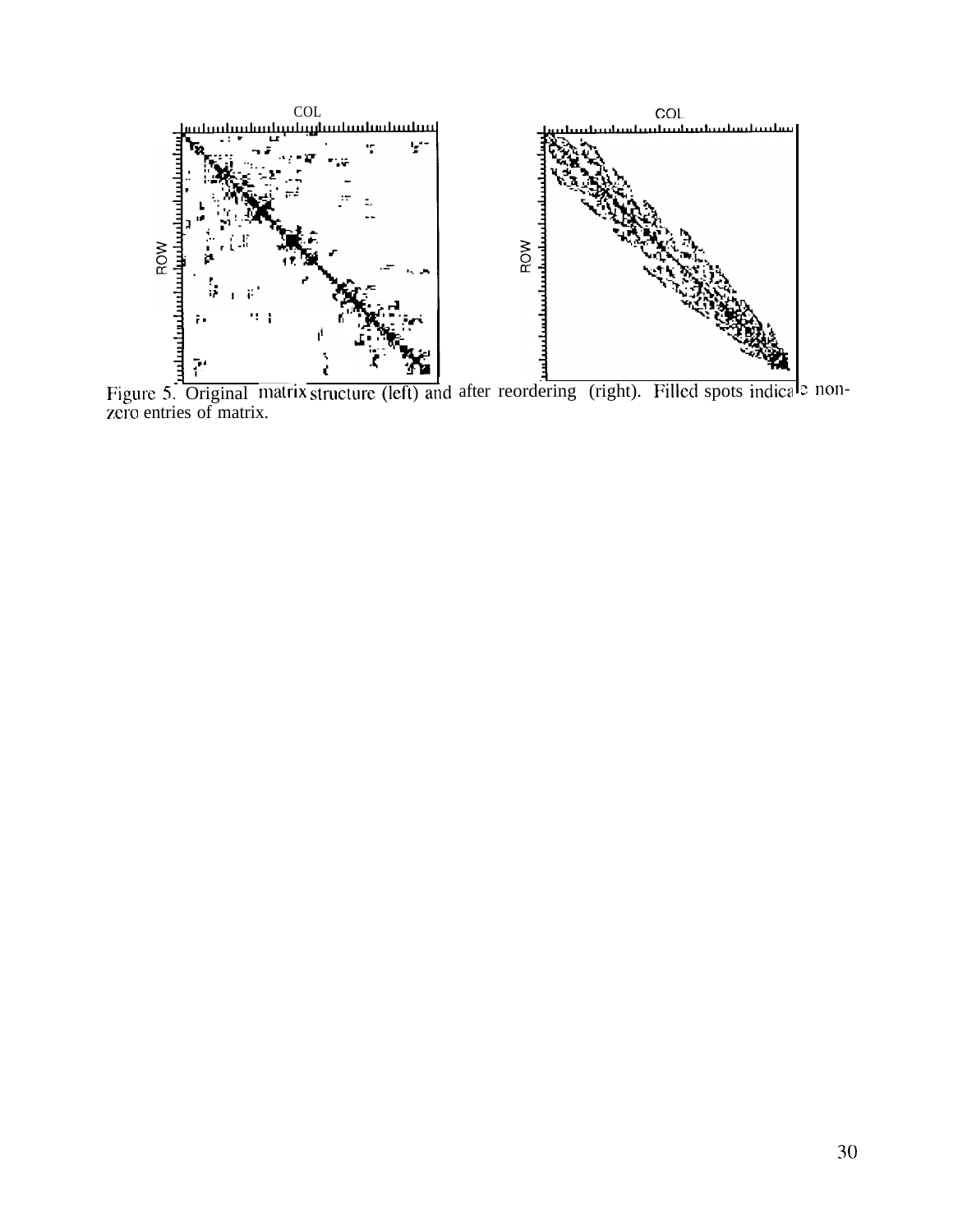

Figure 6. Local sparse matrix-dense vector multiply graphically displayed.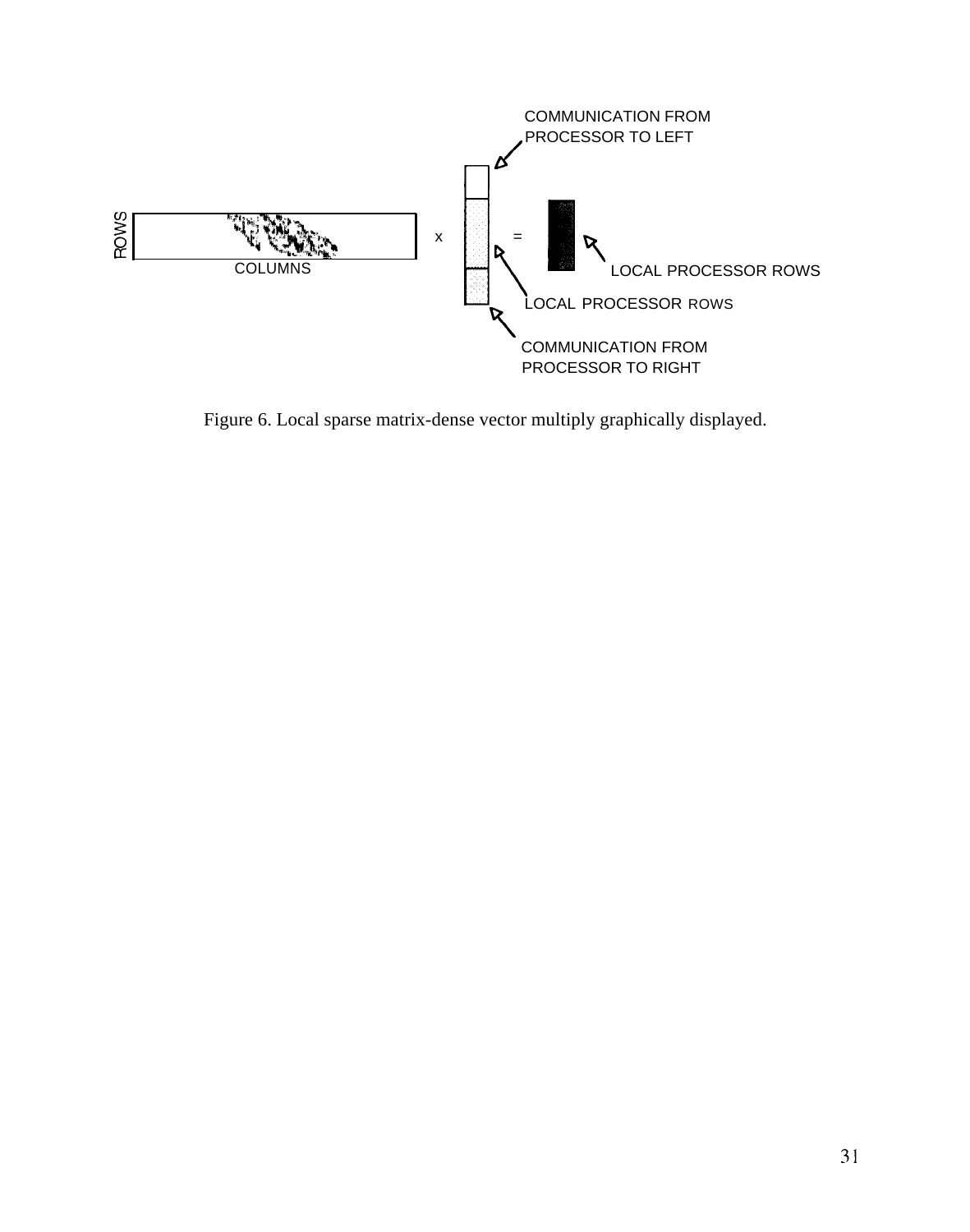

Figure 7. Graph of communication load balance for parallel matrix vector multiply, 271,158 edge dielectricc cylinder, 32 processors.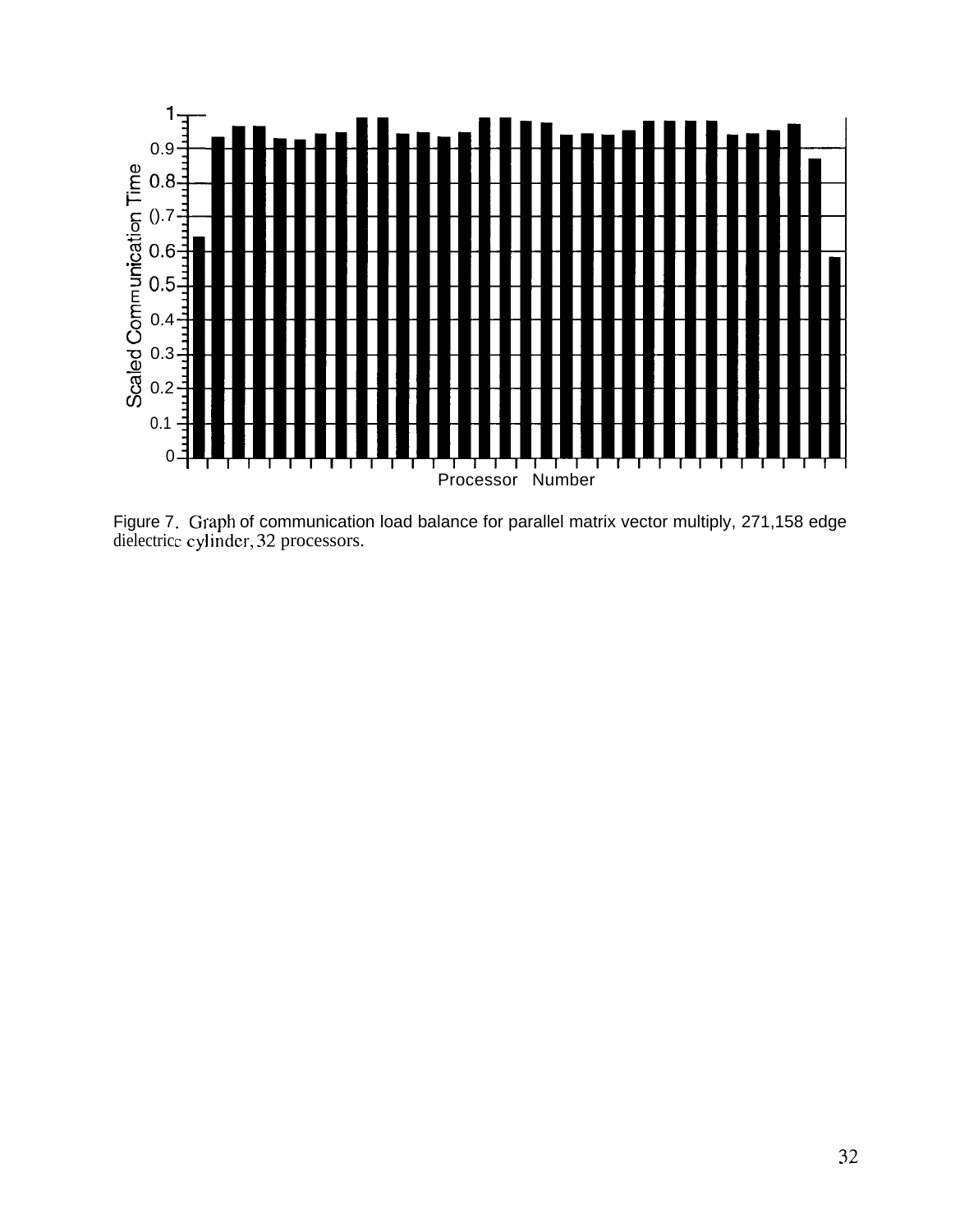

Figure 8. Graph of communication load balance for parallel matrix vector multiply, 579,993 edge cylinder, 128 processors.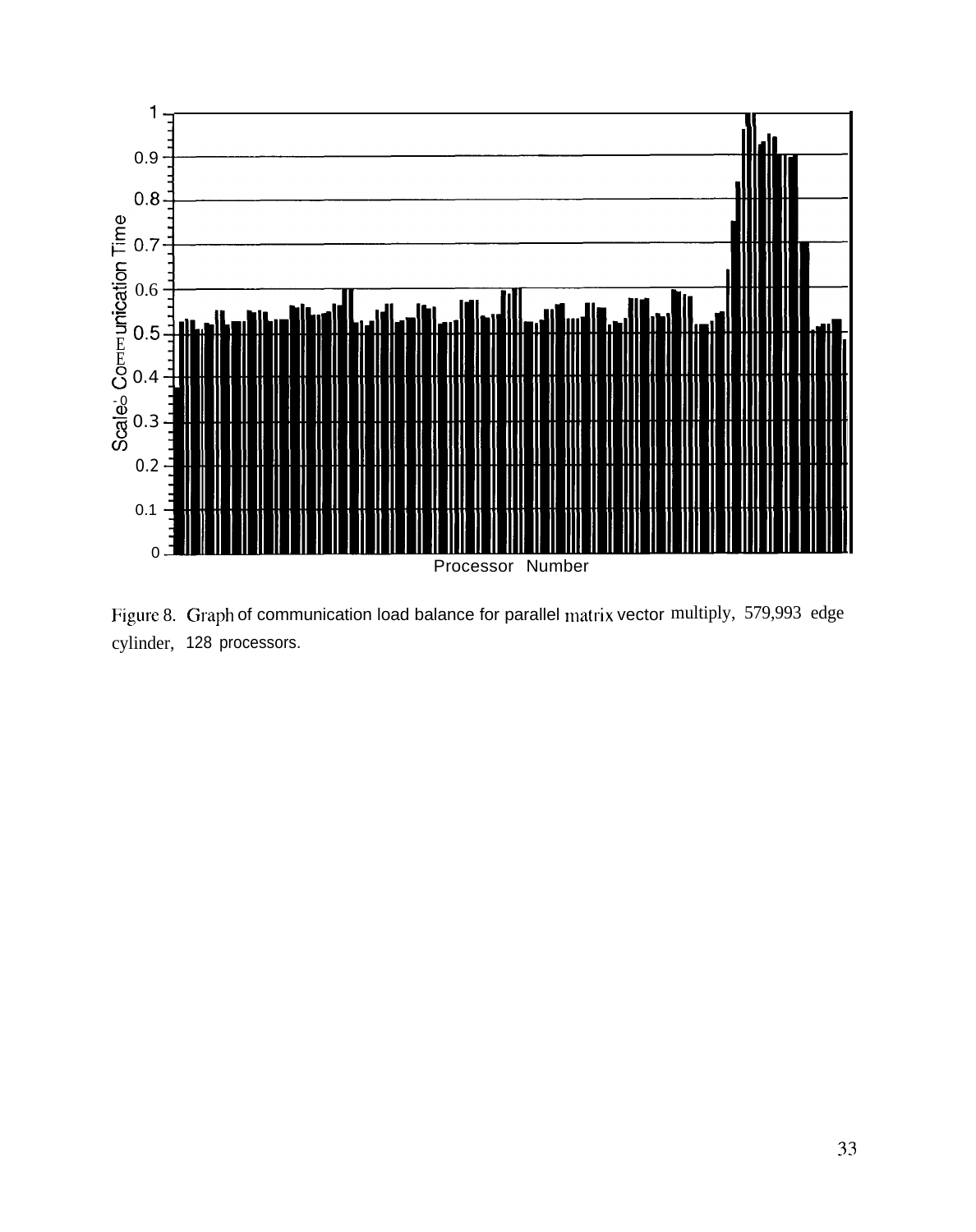

Figure 9. Percentage of communication versus number of processors for parallel matrix vector multiply, for four different size (number of edges) meshes of dielectric cylinder.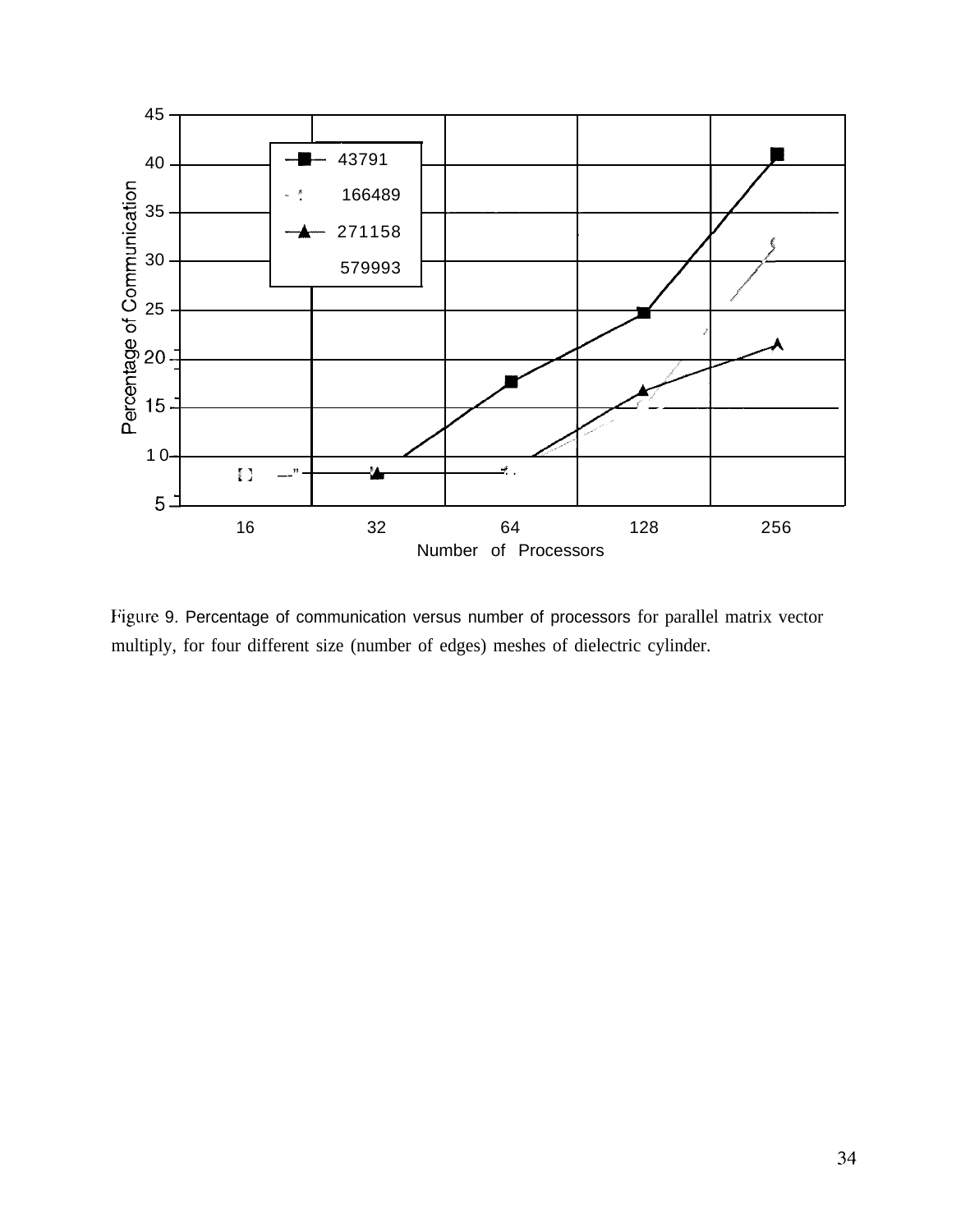

Figure 10. Local operation rate versus number of processors for parallel matrix vector multiply, for four different size (number of edges) meshes of the dielectric cylinder.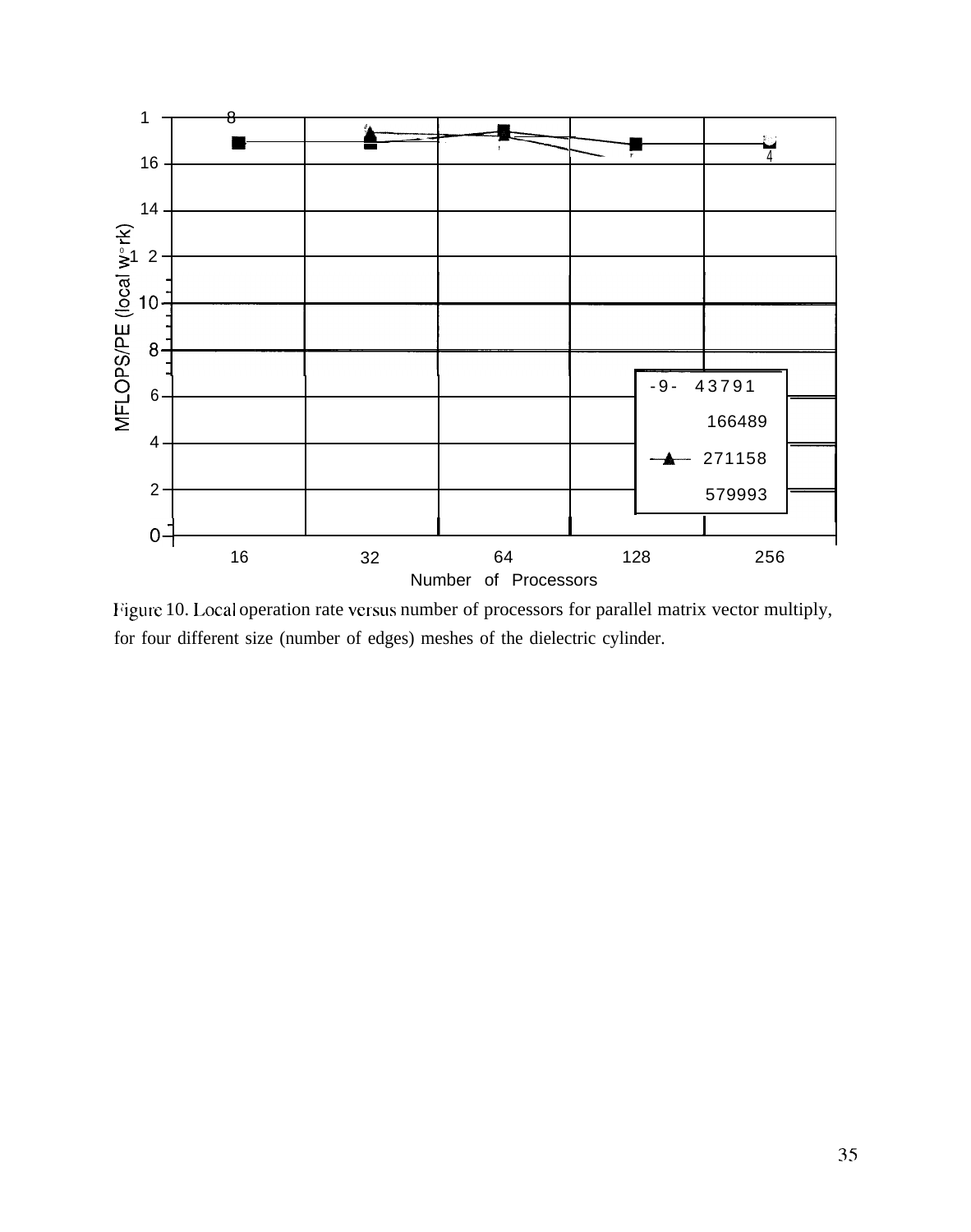

Figure 11. Time of convergence for five different problems. The time shown is the total execution time for the solver on different numbers of processors. The C matrix had 116 columns in each case.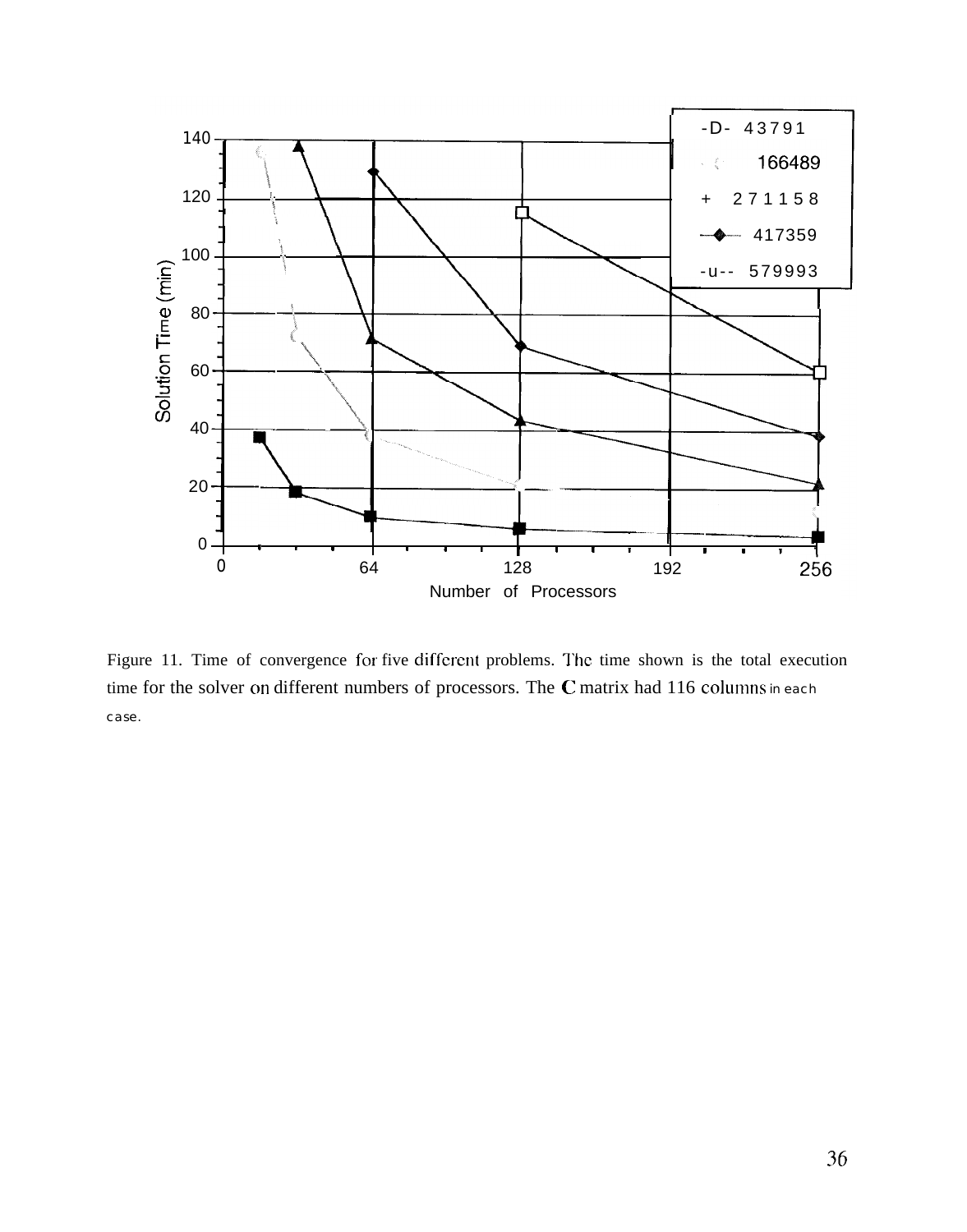

Figure 12. Monostatic radar cross section for dielectric cylinder with radius = 1.0 cm, height = 10.0 cm, relative permittivity =  $4.0$  at 2.5 GHz.